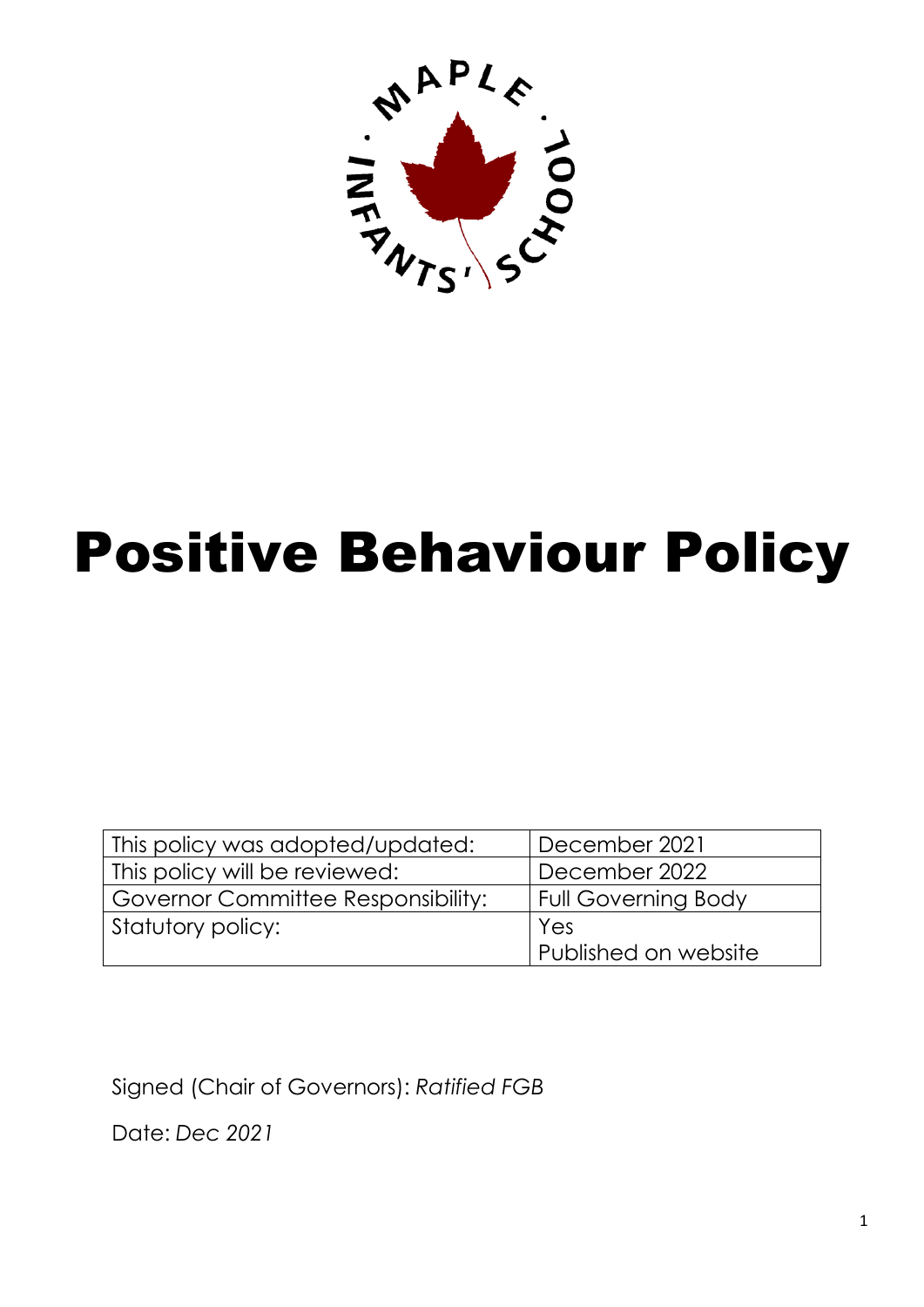## **POSITIVE BEHAVIOUR POLICY**

## Together we learn and grow

**This school is committed to safeguarding and promoting the welfare of children and young people and expects all staff and volunteers to share this commitment.**

**We have carefully considered and analysed the impact of this policy on equality and the possible implications for pupils with protected characteristics, as part of our commitment to meet the Public Sector Duty requirement to have due regard to the need to eliminate discrimination, advance equality of opportunity and foster good relations.** 

The purpose of this policy is to ensure that:

- Children feel safe in school
- There is a consistent approach to behaviour management across the school

*This policy pays due regard to the equality act 2010 – including aspects of safeguarding and SEND. It relates directly to our safeguarding policy, e-safety policy and our behaviour statement which applies to all members of our school community* 

At Maple Infants' School we seek to promote positive behaviour based on mutual respect between all members of the school community. The ethos of the school supports the belief that

## *A child's personal and social development is a fundamental aspect of the education of the whole child.*

*"Consider how much impact could be made if every member of the school, whether child or adult, was committed to creating an environment where everyone was regularly listened to and encouraged, where a school made clear its commitment to finding ways of building relationships and giving support to all its members."*

J. Mosley

## **1. A CONSISTENT APPROACH TO BEHAVIOUR MANAGEMENT - A WHOLE SCHOOL APPROACH**

**1.1.** For a positive behaviour system to be successful it is essential that our children experience a consistent approach to behaviour management by each member of the school staff. This policy sets out that approach and all staff are expected to uphold the principles within. Trainee teachers and temporary or supply teachers are, also, expected to become familiar with the approach and employ it during their time at Maple. Teaching Assistants, lunchtime supervisors (SMSAs) and office staff play a large part in maintaining consistency of expectation.

**1.2.** The phrase 'certainty not severity' should also be considered when dealing with behaviour.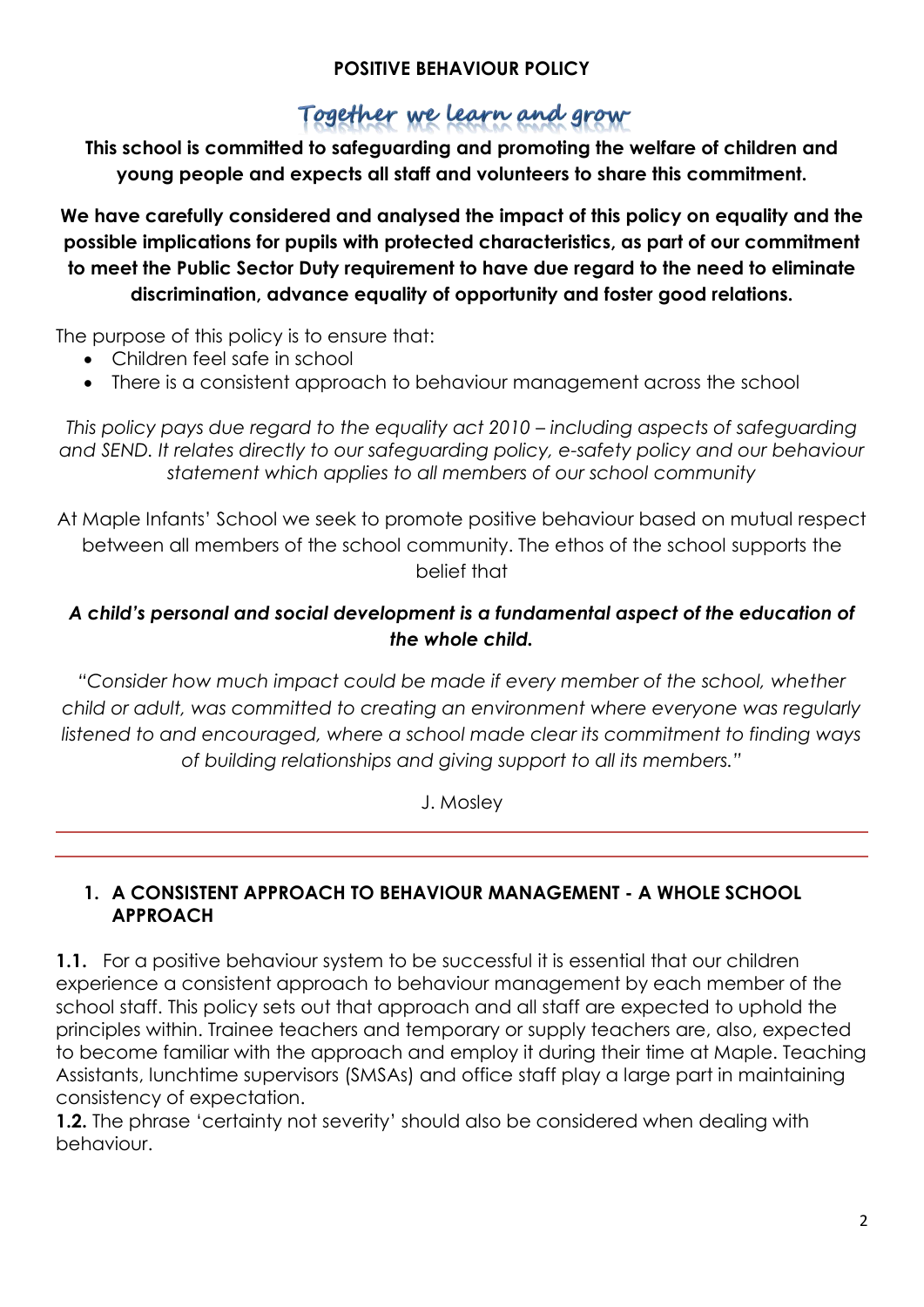**1.3.** The Golden Rules promote moral values and they are visible in all classrooms and often referred to in assemblies or when reminding children of what we aspire to as a whole school group. The rules are:

## **THE GOLDEN RULES**

- We are gentle, we don't hurt others
- We are kind and helpful, we don't hurt anybody's feelings
- We listen, we don't interrupt
- We are honest, we don't cover up the truth
- We work hard, we don't waste our own or others' time
- We look after property, we don't waste or damage things
- **1.4.** Regular Circle Time promotes good relationships and positive behaviour. It also enhances the children's speaking and listening skills. Circle Time sessions encourage everyone's views and ideas and promote a caring, supportive environment. These sessions can also allow time to explore areas of concern relating to relationships and behaviour within the school. They often result in further discussion at School Parliament level and are usually related to the Maple Golden Rules.

## 2. **STRONG SCHOOL LEADERSHIP**

Maple Infant's School Governing Body is committed to supporting high standards of behaviour.

The Governors have written a statement of general behaviour principles to guide the Head Teacher in determining measures to promote good behaviour (see Appendix 1)

The Head Teacher will have a high profile amongst the children and develop positive relationships which will enable a more personal approach to dealing with unacceptable behaviour. The Head Teacher will support all staff in maintaining good discipline and will keep staff, parents and governors up to date with DfE and local guidance relating to behaviour in schools.

## **See Appendix 2**

Unacceptable behaviour will be dealt with promptly and effectively to ensure that learning is not disrupted and that children's and staff's emotional wellbeing is not compromised.

Our approach to behaviour will have due regard to the Equality Act, Special Educational Needs and safeguarding procedures.

## **3. CLASSROOM MANAGEMENT**

**3.1.** Classroom management is key to promoting good behaviour. At the beginning of each school year, the teachers work together with the children to develop their own set of classroom rules related to the Golden Rules but more specific. Expectations in each class may differ slightly but all have the same basis and make for well organised systems and good pupil behaviour. All teachers have their own individual systems for managing a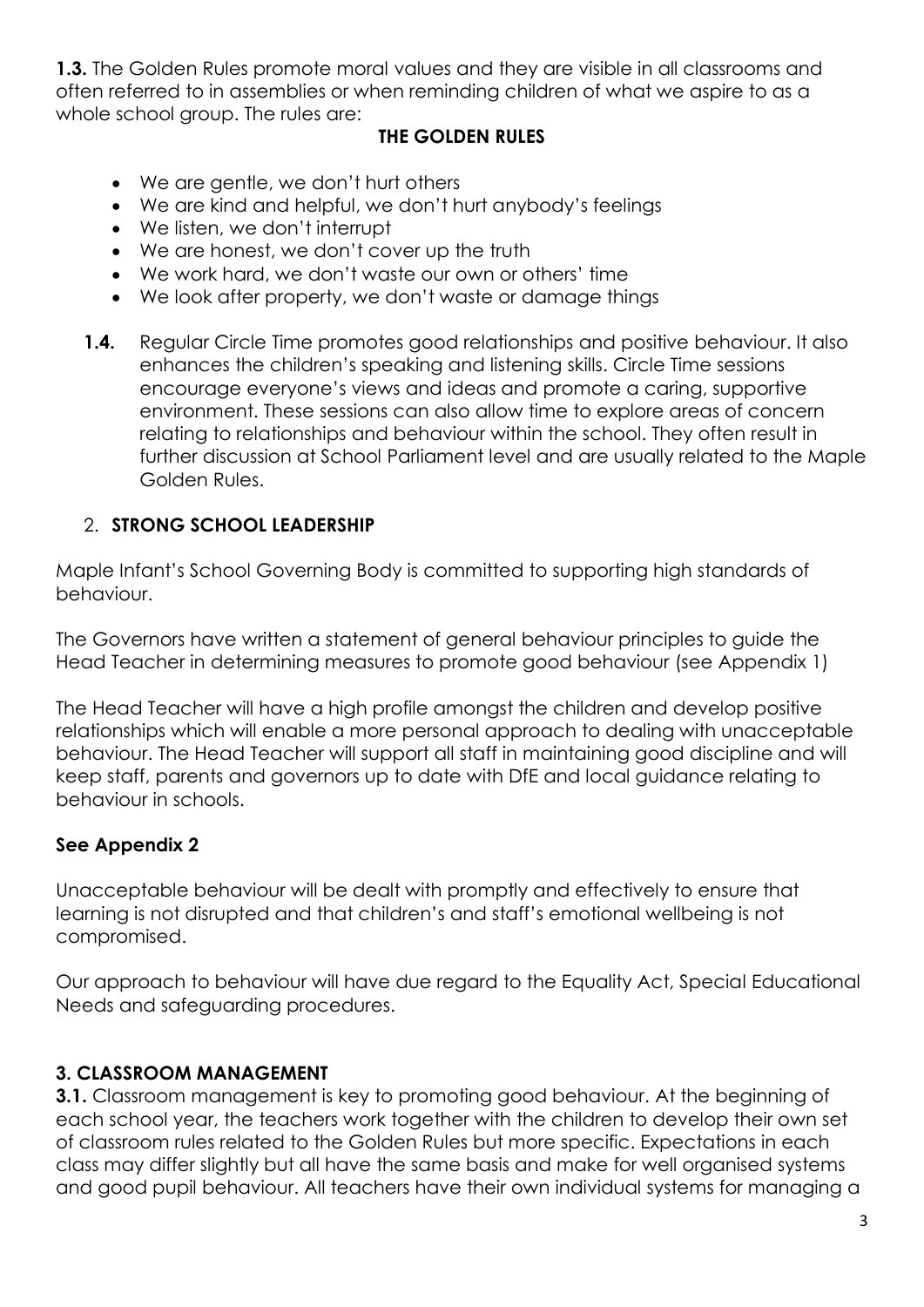positive approach to behaviour and these are often devised and agreed upon by the class. The older children are encouraged to act as good role models to our new pupils and are expected to help and support them.

At Maple we expect all classrooms to have:

- A positive classroom tone
- Clear classroom rules displayed which have been agreed by the teacher and the class.
- Clear expectations about work and work that is set at an appropriate level for the child
- A visual timetable so children know what is planned for the day.
- An attractive, tidy, well-cared for environment.
- A well-planned environment so that children can move easily, can find resources, property respected etc.
- A time out area for children to 'cool down'. In classroom and by arrangement with collegaue.
- Class lists and details of pupils (with due regard to information sharing principles) who are being supported with their behaviour available for cover/supply teachers so that consistency can be maintained
- Strategic seating arrangements for children when working on the carpet or at a table.

## **4. REWARDS AND SANCTIONS**

## **4.1. Rewards**

Rewards are used to support class and team working as well as providing ideal means of rewarding notably good behaviour. Within the established positive learning environment at Maple Infants' School, children should expect to receive regular praise from all they come in to contact with. Class teachers are encouraged to agree rules with their new classes and use a range of personally favoured strategies as incentives for the pupils to behave well. Such strategies include:

- Golden Time
- Verbal praise and encouragement
- Non-verbal praise e.g. thumbs up
- Written remarks about good work
- Stickers
- Sending children to another teacher or the Head Teacher to share their work/good behaviour
- Displaying pupils' work and achievements
- Certificates to celebrate children's success (for behaviour and academic achievement)

## **4.2. Sanctions**

When a pupil's behaviour falls below an acceptable standard, a range of sanctions will be enforced. Through working closely and openly with pupils and their families, we at Maple Infants' School aim, to resolve behavioural issues at the earliest possible stage. Behavioural concerns are logged by class teachers and monitored regularly by the Head Teacher and Deputy Head Teacher.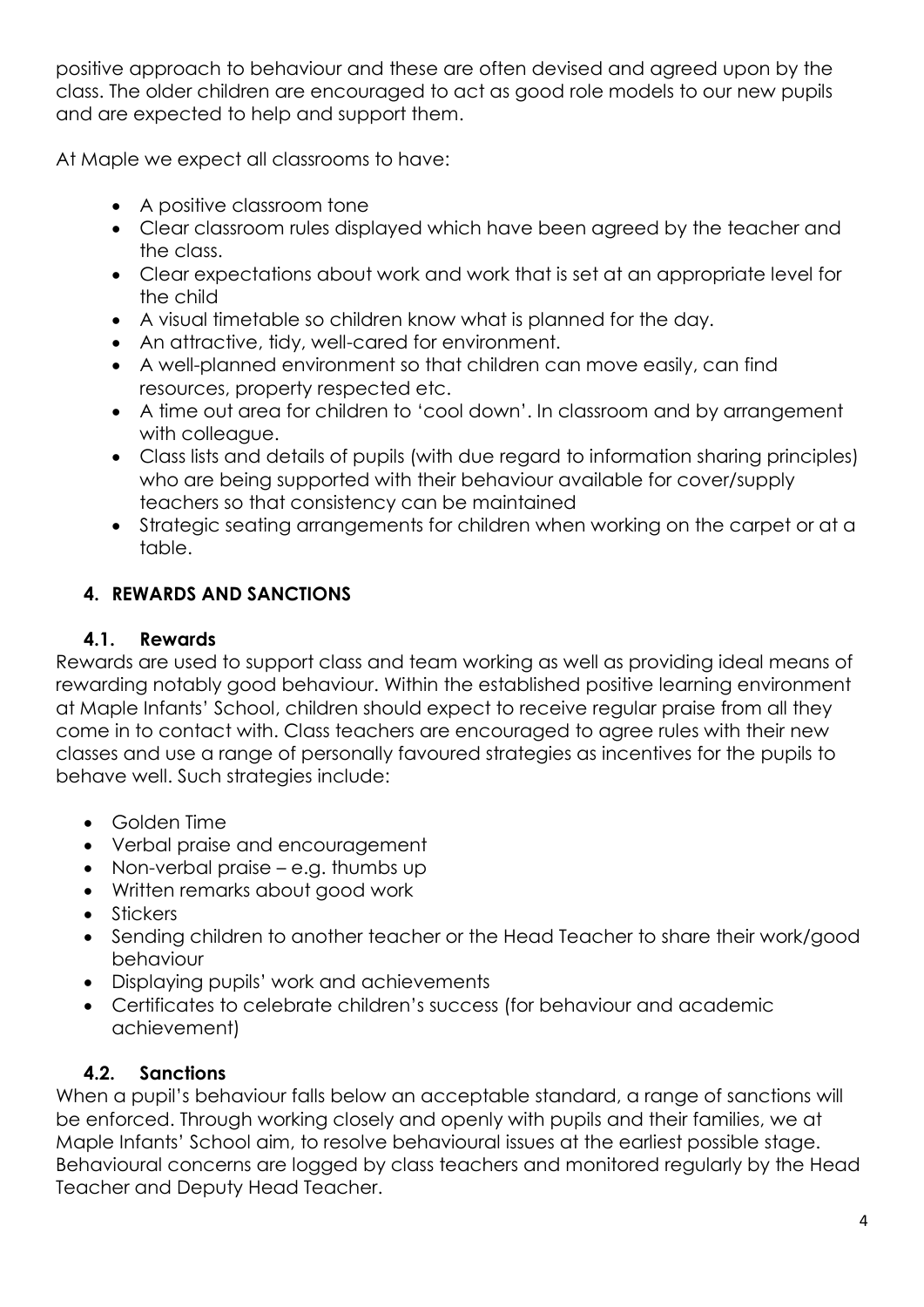The purpose of a sanction is:

- To ensure that children understand when their behaviour has been unacceptable
- To show that action has been taken where another child, or children, has been hurt or upset as the result of another child's behaviour

Whatever the sanction issued the behaviour will be discussed with the child so that they understand why the behaviour is unacceptable. Staff are discouraged from punishing the whole group unless this is unavoidable or appropriate.

It is essential that the sanction be proportional to the behaviour. The table below sets out the range of sanctions we have to deal with unacceptable behaviours:

| Low Level Behaviour                                                                  | <b>Serious Behaviour</b>                                                                                       |
|--------------------------------------------------------------------------------------|----------------------------------------------------------------------------------------------------------------|
| Parents will be notified if persistent                                               | Parents will always be notified                                                                                |
|                                                                                      | For example: swearing, deliberately<br>hurting another child, wilfully<br>breaking/damaging property, fighting |
| Verbal reminder                                                                      | A Behaviour Incident form will be<br>completed                                                                 |
| Verbal warning – reminder of next steps to<br>be given                               | Refer to senior member of staff                                                                                |
| Time out (may be self-elected)                                                       | Time out in additional room - Acacia/Holly<br>- not in a public place                                          |
| Partial loss of playtime or lunchtime or<br>walking with an adult during these times | Internal exclusion – this is usually with the<br><b>Head Teacher</b>                                           |
| Discussion with family                                                               | Exclusion                                                                                                      |

## **(See Appendix 3 & 4)**

## **4.3. Pupil Support Systems**

At Maple Infants' School we understand that how a child behaves can be a sign of an underlying issue. Staff are trained to look out for changes in behaviour which could include:

- A child who is withdrawn and unable to make friends
- A child who is unable to concentrate on classwork
- A child who may become disruptive/aggressive in class or at playtimes

In such cases any emotional/behavioural difficulties should be determined. Pupils will be given the opportunity to share their thoughts and feelings with a chosen adult either individually or within a nurture group. We may also take the decision to refer to an outside agency for additional emotional support.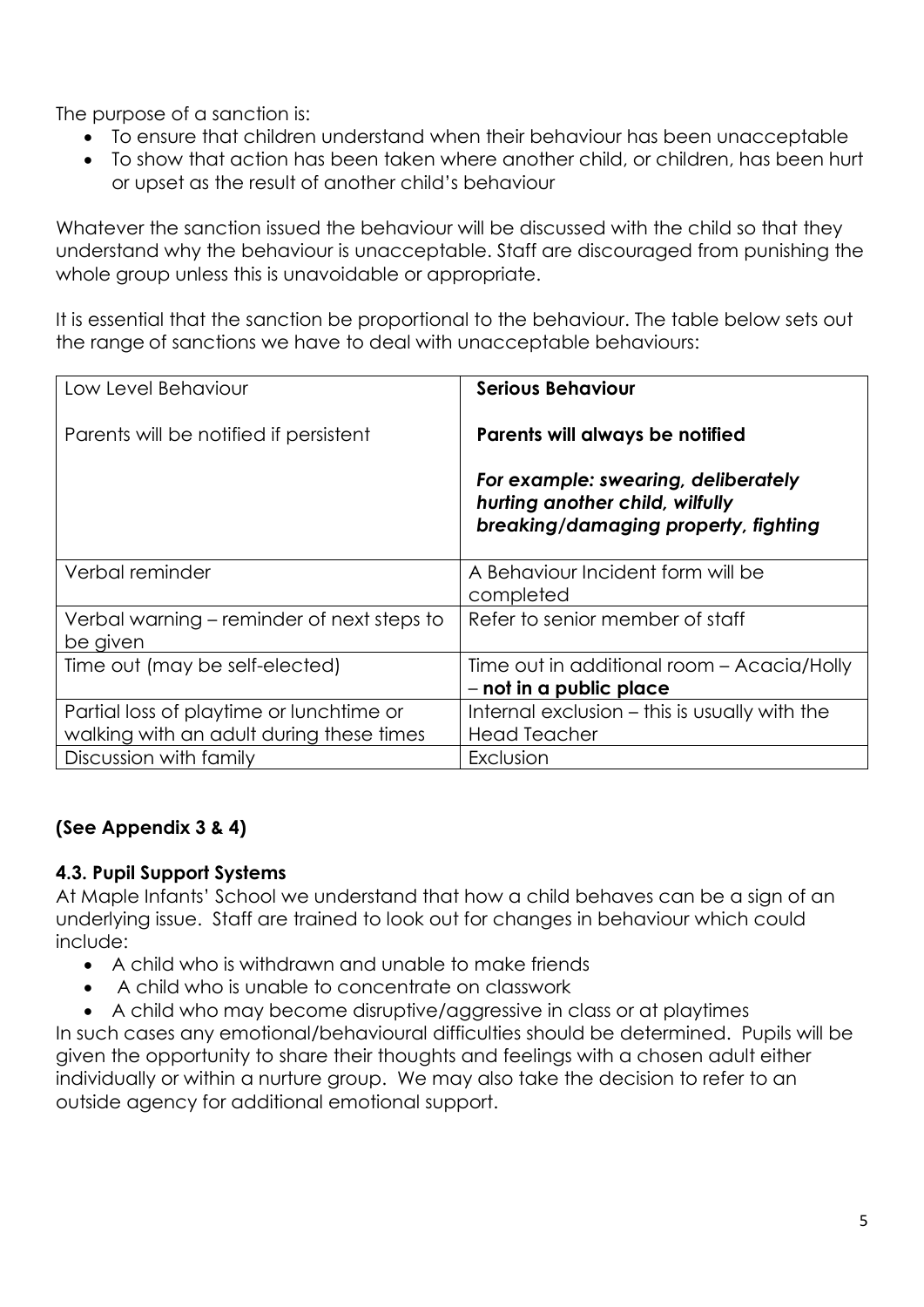The SENCo and Head Teacher will assist with any persistent challenging behaviour in any context. An assessment of the child's needs is undertaken and a meeting with school staff and parents is initiated. At this meeting the following will be discussed:

| Action                                                                | Purpose                                                                                                    | Possible strategies                                                                                                                                                                                                          |
|-----------------------------------------------------------------------|------------------------------------------------------------------------------------------------------------|------------------------------------------------------------------------------------------------------------------------------------------------------------------------------------------------------------------------------|
| Placing the child on the SEN<br>register.                             |                                                                                                            |                                                                                                                                                                                                                              |
| Creating an individual<br>behaviour plan (IBP)/Pupil<br>Passport (PP) | Focus on strategies which<br>may provide a change in<br>the child's behaviour                              | Time out (either in class tor<br>out) this must be a safe<br>space agreed with the<br>child when developing their<br>IBP/PP. IBP/PP can include<br>earning 'points' towards a<br>negotiated reward.<br>Nurture group support |
| Referral to behaviour<br>support                                      | This could also include<br>other outside agencies e.g.<br><b>Family Support Worker</b>                     | Provide additional<br>strategies and support to<br>school and family beyond<br>our expertise                                                                                                                                 |
| Implementing a more<br>focused monitoring<br>process.                 | Records must be kept to<br>gather a picture of the<br>behaviour, including when<br>things are going right. | Lunch/playtime book, log<br>of aggressive incidents                                                                                                                                                                          |

## **4.4 Exclusion**

Only the headteacher can exclude a pupil from school. If the headteacher is absent from school, the authority rests with the most senior teacher who is acting in that role.

Any decision of a school, including exclusion, must be made in line with the principles of administrative law, i.e. that it is lawful (with respect to the legislation relating directly to exclusions and a school's wider legal duties, including the European Convention on Human Rights and the Equality Act 2010); rational; reasonable; fair and proportionate. *AfC: Guidance on the use of exclusion from school For the attention of headteachers Effective from 1 September 2017*

## **4.5 Use of reasonable force**

Any physical Intervention strategies comply with the guidance detailed in Use of reasonable force – Advice for headteachers, staff and governing bodies DfE July 2013. A risk assessment will be drawn up should physical intervention become a likely need. At this point, support from outside agencies will also be commissioned, if not already in place. See Physical Intervention Policy.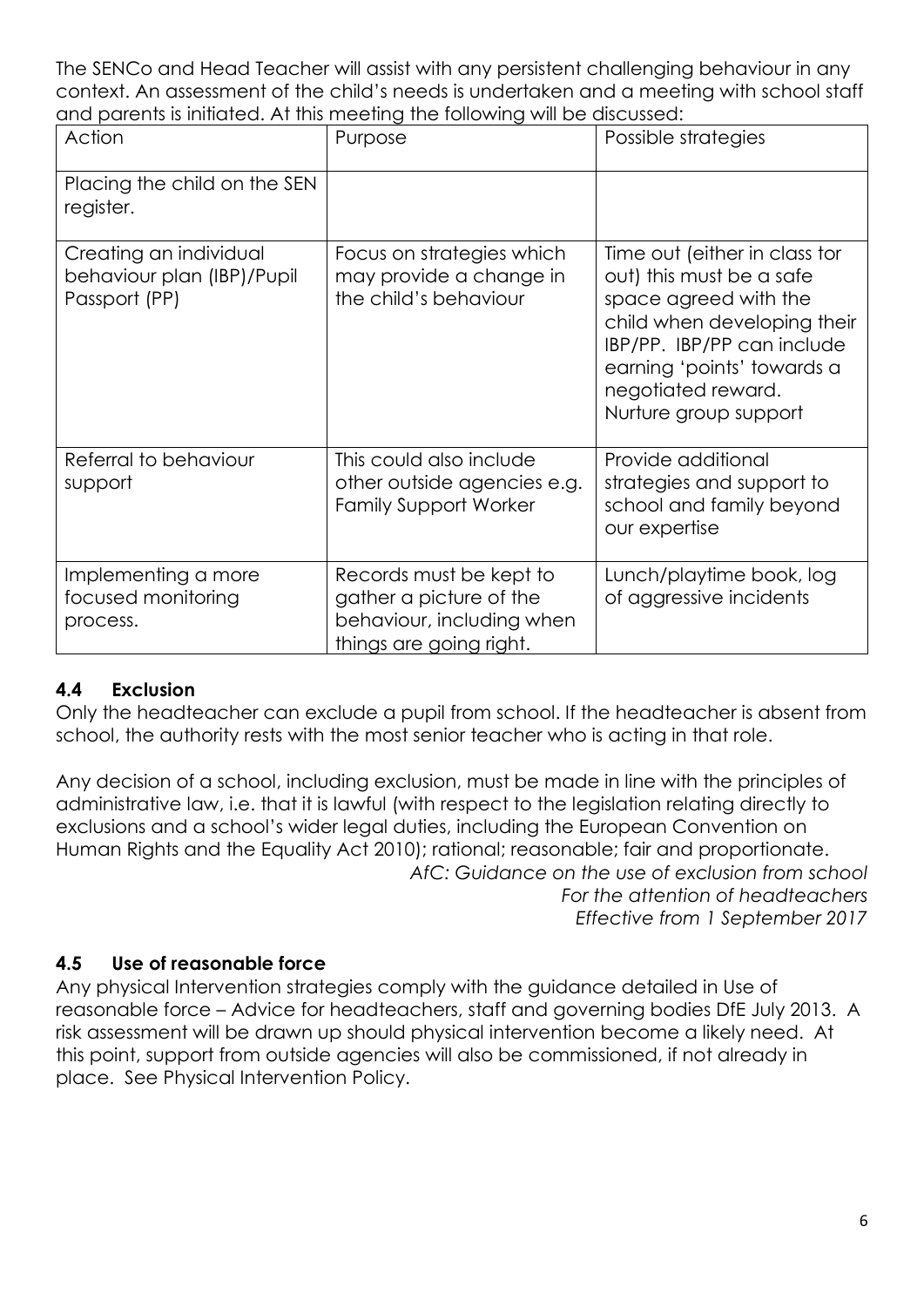## **5. Other Strategies to Support**

**5.1.** Through our PSHE curriculum and assemblies children have the opportunity to discuss issues and voice concerns. Stories, images and songs are shared which children are encouraged to reflect upon.

**5.2.** The school believes that nobody has the right to hurt other people by hitting or kicking them, calling names, spreading rumours about them or by doing anything else which is intended to be upsetting. All children have a right to learn in a supportive, caring and safe environment without fear of being bullied. The school has a clear policy on the promotion of positive behaviour. Bullying is wrong and it will not be tolerated at Maple Infants' School – See Anti-Bullying Policy.

## **5.3. Playtimes**

- Behaviour during morning and afternoon break times is monitored by the staff on duty
- Staff zone the playaround area
- At the mid-morning break staff handle minor issues and refer to teaching staff if/when appropriate.
- Persistent low-level, medium and high level incidents are recorded

## **5.4. Lunchtime (Also refer to Guidelines for Midday Assistants)**

- Lunch times are the immediate responsibility of the staff on duty led by the lunchtime manager/midday supervisors.
- The playground is zoned
- We aim to reduce playground problems by ensuring staff are trained in playground games and positive behavioural management.
- Pupils have access to school based approaches such as stickers, the Friendship Stops.
- At lunchtimes the staff report major problems to the lunchtime manager who, in turn may choose to report to the class teacher or a member of the Senior Leadership Team
- Minor incidents are reported directly to the class teacher by a member of staff on duty
- Persistent low-level, medium and high level incidents are recorded

## **5.5. School Trips and pupils' conduct outside the school gates**

Excellent behaviour is expected on all school trips. Robust risk assessments support the success of trips and the needs of groups or individuals are considered carefully to promote this success.

Sanctions may also be applied where a pupil has misbehaved whilst;

- taking part in any school-organised or school-related activity or
- travelling to or from school or
- wearing school uniform or
- in some other way identifiable as a pupil at the school.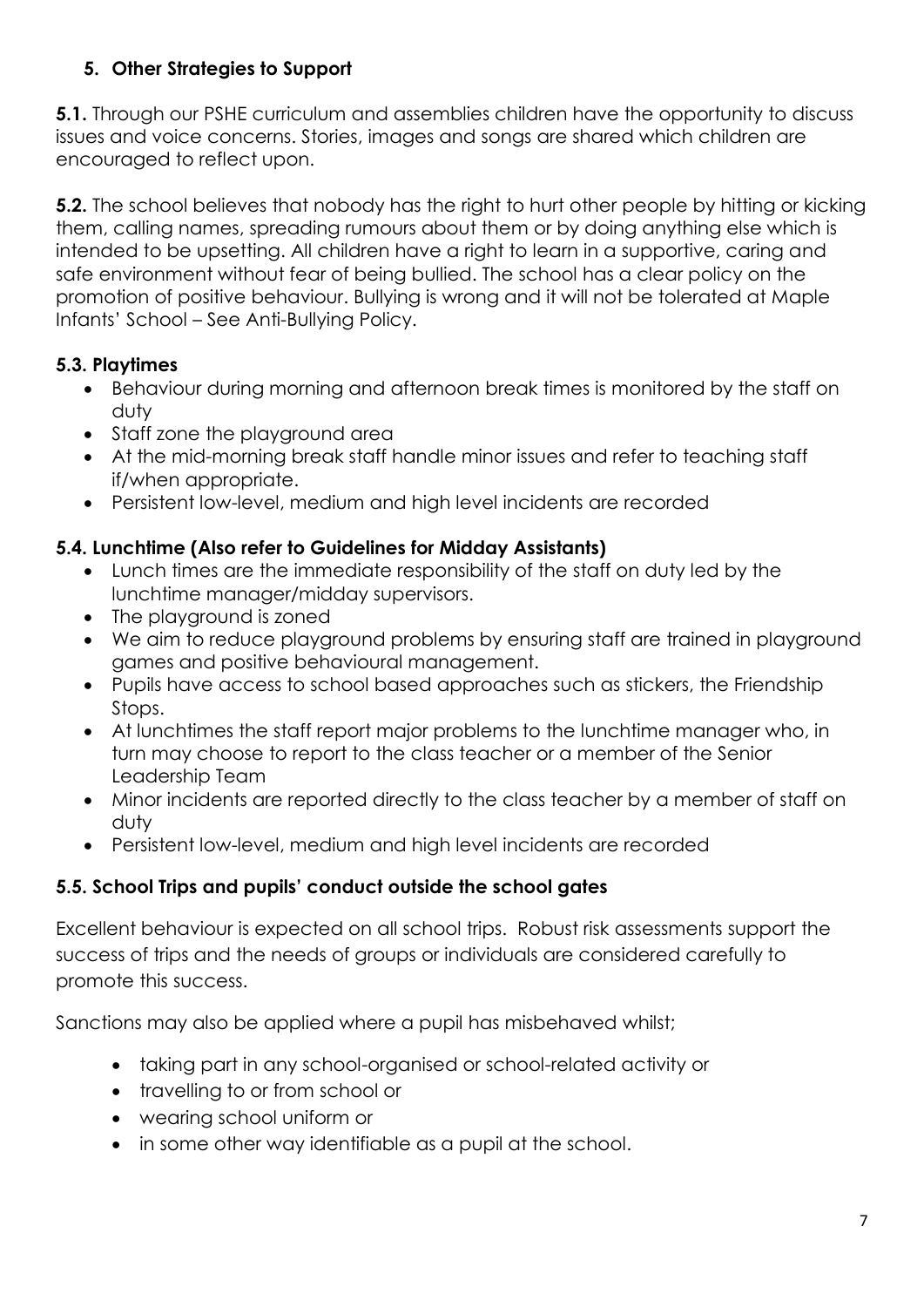In all cases of misbehaviour the teacher can only discipline the pupil on school premises or elsewhere when the pupil is under the lawful control of the staff member.

## **6. STAFF IMPLEMENTATION, DEVELOPMENT AND SUPPORT**

## **6.1. Development**

- Part of the process of annually reviewing this policy involves all staff being reminded about practice and principles of promoting excellent behaviour whilst being able to contribute ideas to improving practice, within the classroom, around school and at playtimes and lunchtime
- The Head Teacher will ensure that staff are kept up to date with DfE publications and guidance.
- The school will provide training for staff around the specific needs of pupils with continual behaviour problems. This will form part of our 'package' for support and intervention for that child usually organised by our SENCo.

## **6.2. Support**

- The Head Teacher and Governors recognise their responsibility to support staff, particularly when there is a child with challenging behaviour in their class. This is done through offering advice, ensuring support with sanctions and paying due regard to staff health and wellbeing.
- Where a member of staff has been accused of misconduct pending an investigation, employers should not automatically suspend that member of staff. The governing body should instruct the Head Teacher to draw on the advice in the DfE 'Dealing with Allegations of Abuse against Teachers and Other Staff' guidance when setting out the pastoral support school staff can expect to receive if they are accused of misusing their powers.

## **7. LIAISON WITH PARENTS AND OTHER AGENCIES**

**7.1** Working with parents is an important part of supporting children with their behaviour. At Maple Infants' School we make sure that parents are informed of incidents involving their child, especially where this behaviour has been of a serious or of a continuous low-level nature.

**7.2.** Parents are actively encouraged to be involved in their children's education at all times at Maple Infants' School. They have a major influence on the development of their children's personality and behaviour. The school acknowledges the importance of home school partnerships. This is strongly promoted through the schools' home school agreement whereby parents are encouraged to sign to show a commitment to the ethos and work of the school.

**7.3.** We have a number of agencies which are available to support children and families with behaviour either at home, at school or both.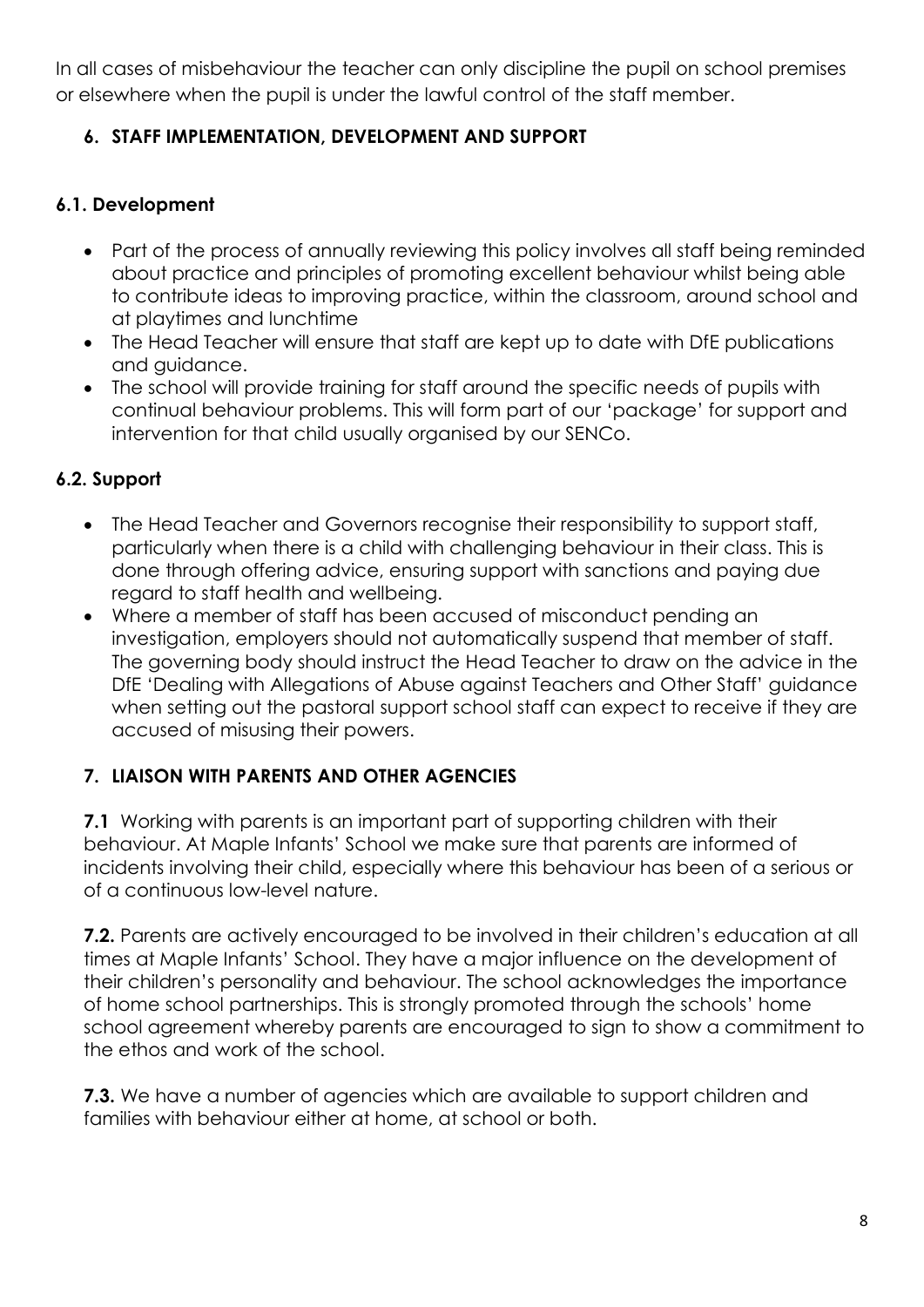## **8. MANAGING PUPIL TRANSITION**

#### **8.1.** Entering Reception

We work closely with our pre-school providers and gather information from conversations and observations. Where necessary we will add in extra visits to a child's induction if we feel this will help establish relationships with staff and make the transition into school a positive start for the child and parents.

#### **8.2.** Mid-year joiners

If pupils join Maple Infants' School mid-year the Head Teacher will meet with the child and parents and share our approach and expectations of behaviour. We ask parents to be honest about any behaviour or friendship issues their child may have experienced.

#### **8.3.** Moving to the Junior School

As part of our transition work we ensure that relevant information is passed onto the Year 3 team and where necessary the Head Teacher. The Year 2 teachers work closely throughout the summer term (earlier if needed for some individuals) to ensure that established strategies, rewards and sanctions are continued as far as possible as children move into the junior school.

## **9. SCREENING AND SEARCHING**

Our policy regarding screening, searching and confiscation is to follow the advice as set out by the DfE: Screening, searching and confiscation – Advice for headteachers, staff and governing bodies, February 2014. (www.education.gov.uk)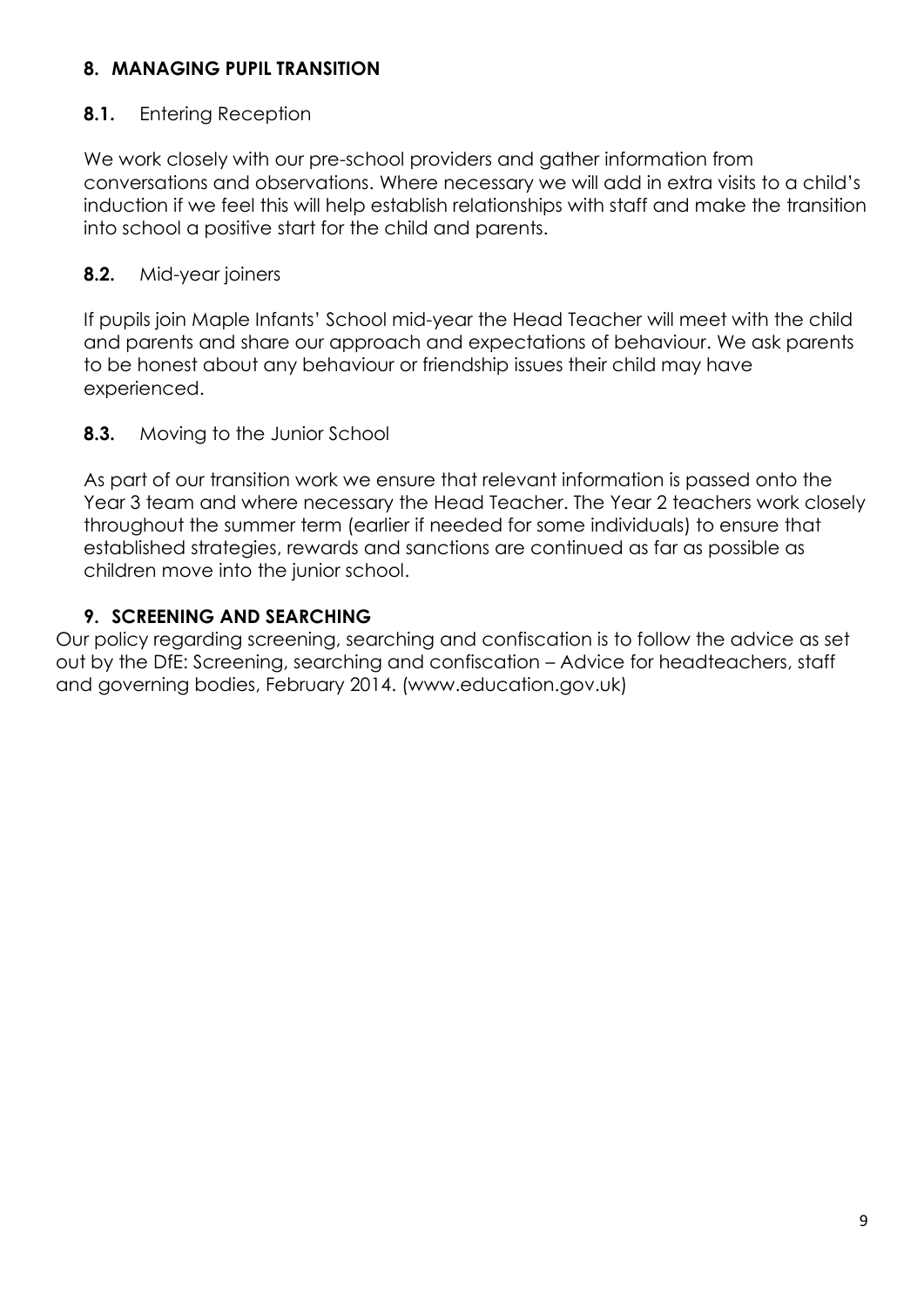# **Appendices**

- 1. Written Statement of Behaviour Principles pg. 11
- 2. What the Law says pg. 12
- 3. If you make the wrong choice in school or in the playground…. pg. 13
- 4. Behaviour Incident Form pg. 14
- 5. Exclusion Procedure pg. 15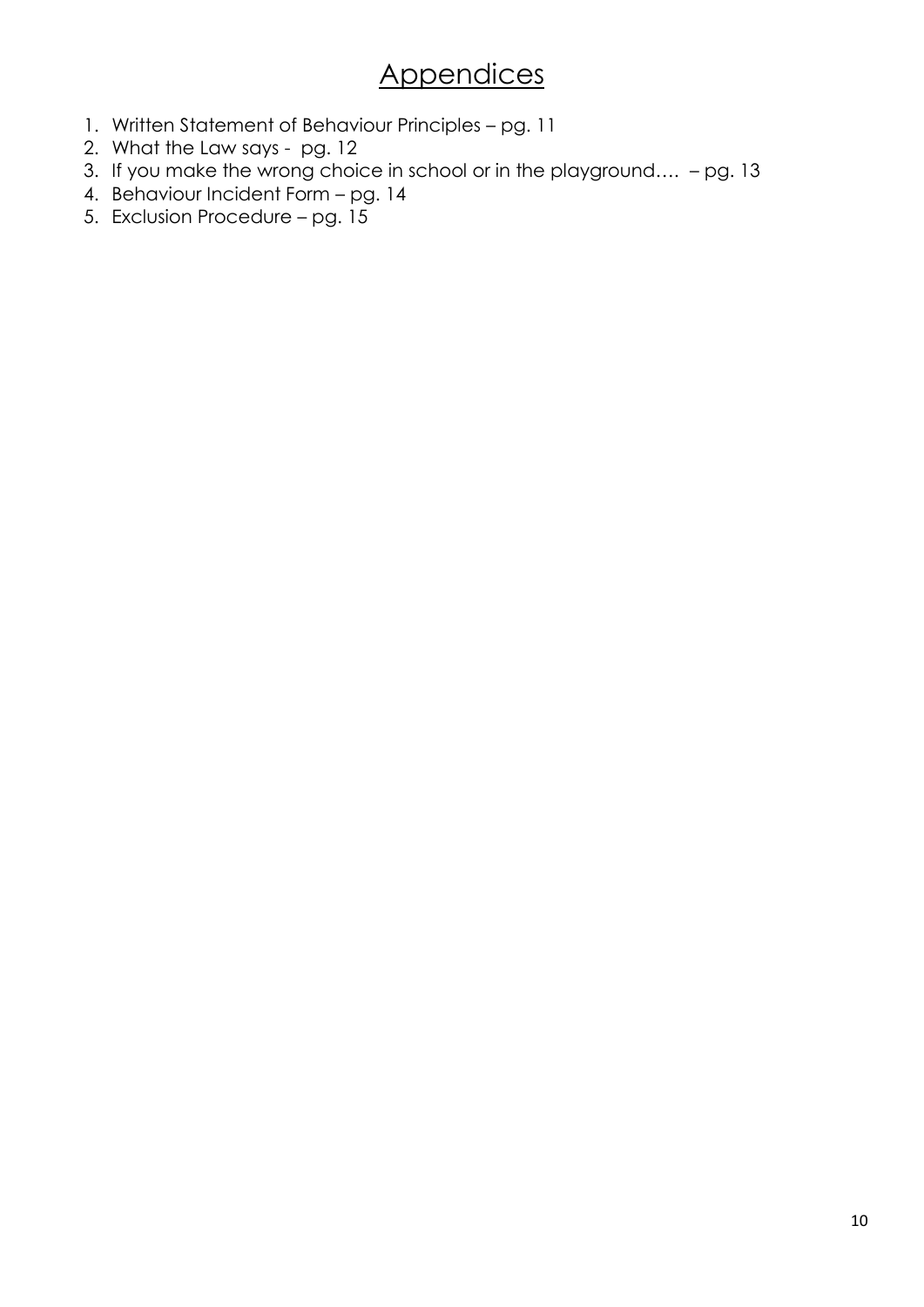

# Written Statement of Behaviour Principles

#### *This school is committed to safeguarding and promoting the welfare of children and young people and expects all staff and volunteers to share this commitment.*

- $\triangleright$  Every child has the right to be listened to, be valued and respected and to feel and be safe
- $\triangleright$  Everyone has the right to learn free from the disruption of others
- Maple Infants' School is an inclusive school; all members of our school community should be free from any form of discrimination
- $\triangleright$  It is expected that ALL staff, governors and volunteers will set excellent examples to the children at all times
- $\triangleright$  Rewards, sanctions and reasonable force are used consistently by staff, in line with the behaviour policy
- $\triangleright$  The Positive Behaviour Policy is understood by pupils and staff
- $\triangleright$  We seek to support every child to be able to take responsibility for his/her own actions
- The school's Positive Behaviour Policy will ensure that there are measures to encourage and promote good behaviour, self-control and respect, and prevent all forms of bullying amongst our children; it also provides guidance on use of reasonable force
- $\triangleright$  The school's Positive Behaviour Policy will also include and explain that exclusions will only be used as a last resort, and outlines the processes involved in permanent and fixed-term exclusions
- Families are involved in behaviour incidents to foster good relationships between the school and pupils' home life
- $\triangleright$  The school will fulfil its' legal duties under the Equality Act 2010 in respect of safeguarding, children with special educational needs and all vulnerable children

#### *The governing board also emphasises that violence or threatening behaviour will not be tolerated in any circumstances.*

This written statement of behaviour principles is reviewed and approved by the full governing board every three years.

| This statement was updated:        | February 2020              |
|------------------------------------|----------------------------|
| This statement will be reviewed:   | February 2023              |
| Governor Committee Responsibility: | <b>Full Governing Body</b> |
| Statutory policy:                  | Yes                        |
|                                    | Published on website       |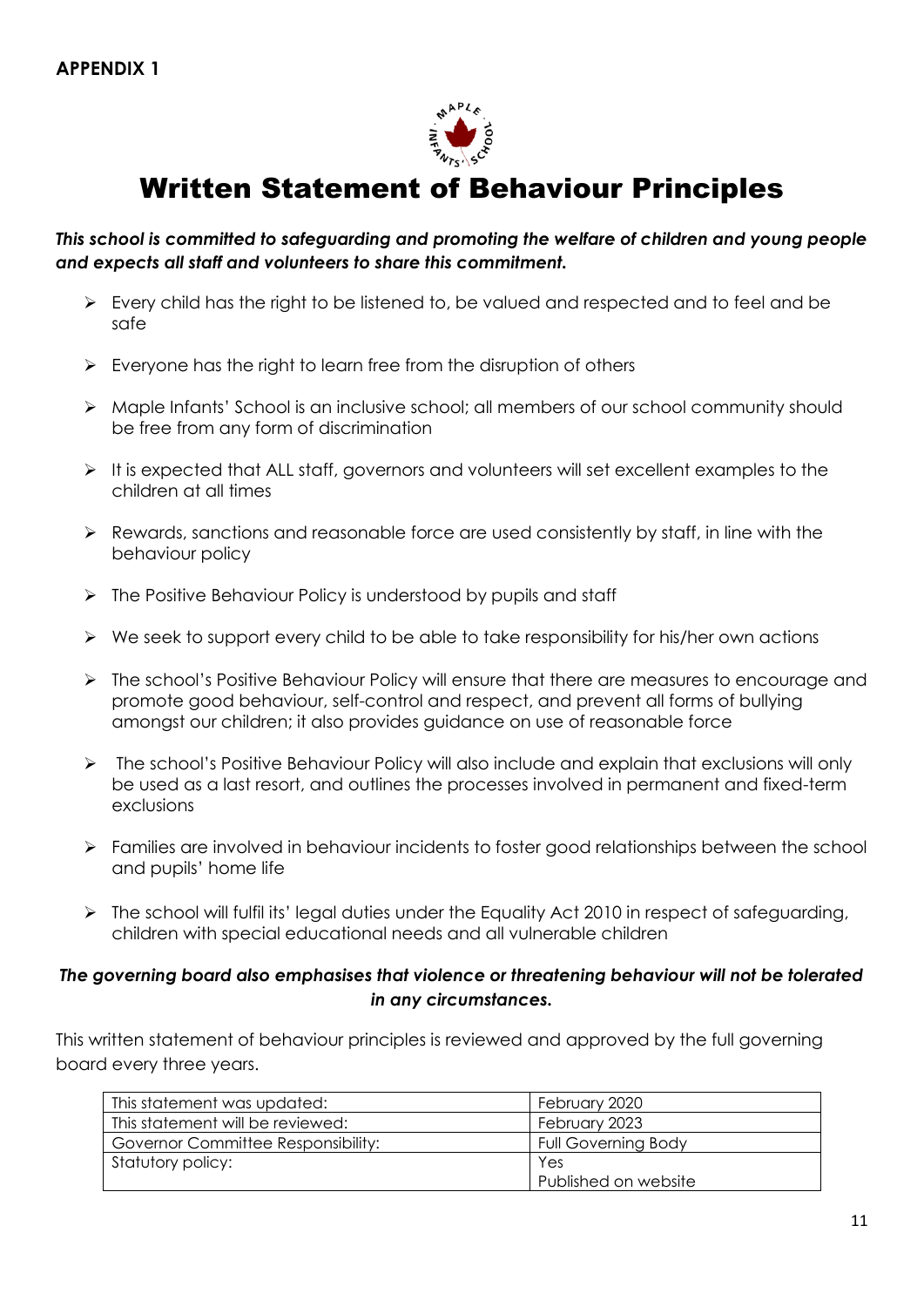## **Appendix 2**

What the Law says:

A School Behaviour Policy in maintained schools.

1. The Head Teacher must set out measures in the behaviour policy which aim to:

- promote good behaviour, self-discipline and respect;
- prevent bullying;
- ensure that pupils complete assigned work; and which
- regulate the conduct of pupils.

2. When deciding what these measures should be, the Head Teacher must take account of the governing body's statement of behaviour principles. The Head Teacher must have regard to any guidance or notification provided by the governing body which may include the following:

- screening and searching pupils;
- the power to use reasonable force and other physical contact;
- the power to discipline beyond the school gate;
- when to work with other local agencies to assess the needs of pupils who display continuous disruptive behaviour; and
- pastoral care for staff accused of misconduct.

3. The Head Teacher must decide the standard of behaviour expected of pupils at the school. He or she must also determine the school rules and any disciplinary penalties for breaking the rules.

4. Teachers' powers to discipline include the power to discipline pupils even when they are not at school or in the charge of a member of staff.

5. The Head Teacher must publicise the school behaviour policy, in writing, to staff, parents and pupils at least once a year.

6. The school's behaviour policy must be published on its website.

*From Behaviour and discipline in schools.* 

*Advice for head teachers and school staff* 

*DfE January 2016*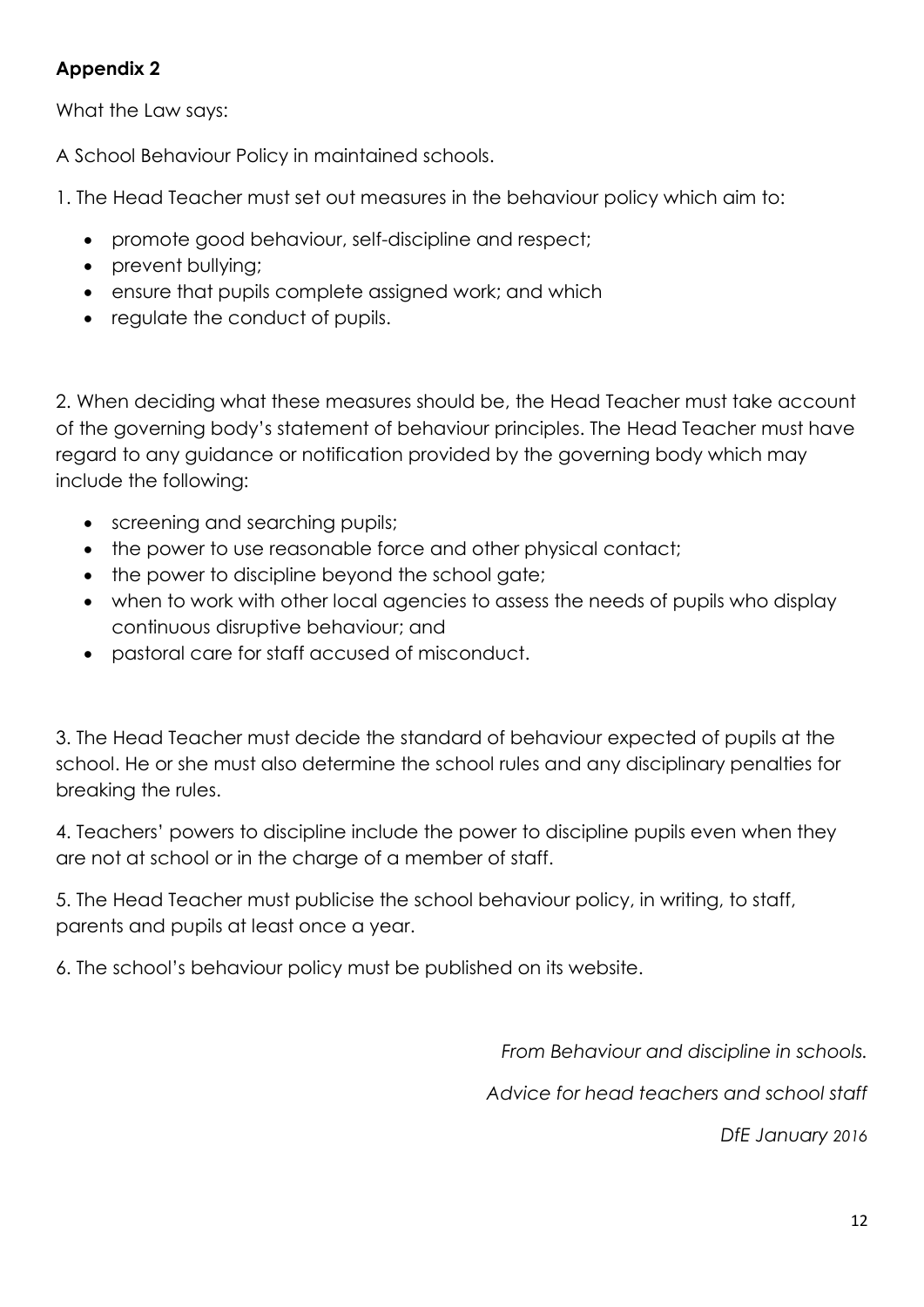| If you make the wrong choice in<br>school or in the playground                                                                            |                             |                                                                                                                                                                                                          |  |  |
|-------------------------------------------------------------------------------------------------------------------------------------------|-----------------------------|----------------------------------------------------------------------------------------------------------------------------------------------------------------------------------------------------------|--|--|
| 1. You will be given a<br><b>REMINDER</b>                                                                                                 |                             | This is your chance to<br>make the right<br>choice and not<br>move onto number<br>2.<br>If you need lots of<br>reminders, your<br>teacher will talk to<br>your parents to see<br>how we can help<br>you. |  |  |
| 2. If you continue to make the<br>wrong choice you will be<br>given a <b>WARNING</b><br>and reminded of the next<br>steps if it continues |                             | You will be given a<br>chance to reflect on<br>your behaviour and<br>get back on track.                                                                                                                  |  |  |
| 3. If you carry on making the<br>wrong choice then you will<br>have <b>TIME OUT</b>                                                       |                             | You may lose some<br>golden time or<br>playtime. This time<br>will be used for you<br>to think about the<br>changes you need<br>to make.                                                                 |  |  |
| Continuing with this will<br>4.<br>mean that you will need to<br><b>SEE ANOTHER</b><br><b>TEACHER</b>                                     | Another<br>Teacher          | You may be given<br>another sanction.<br>Another teacher will<br>talk to you. We may<br>need to speak to<br>your parents.                                                                                |  |  |
| 5.<br>If you still carry on making<br>the wrong choice YOU<br><b>WILL SEE MRS BARWELL</b><br><b>OR MISS FUNNELL</b>                       | Mrs Barwell<br>Miss Funnell | We will explore what<br>has happened. Your<br>parents will be told<br>what has happened.<br>You will be given<br>another sanction                                                                        |  |  |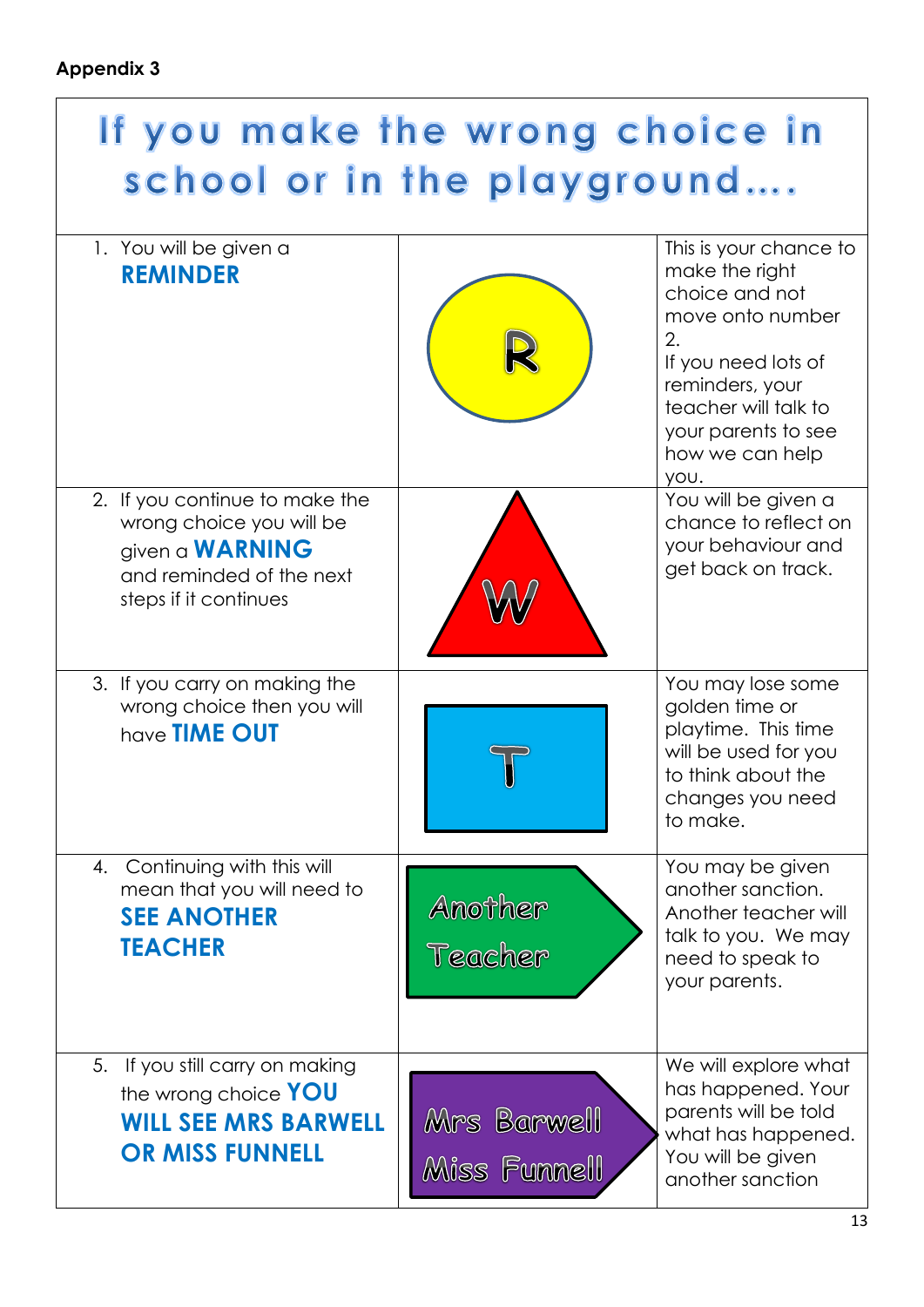| <b>Appendix 4</b> - Behaviour Incident Form |              | <b>MAPLE INFANTS' SCHOOL</b>  |                   |  |
|---------------------------------------------|--------------|-------------------------------|-------------------|--|
|                                             |              | <b>Pupil Behaviour Report</b> |                   |  |
| Date:                                       |              | Time:                         |                   |  |
| Child:                                      | Year:        |                               | Class:            |  |
| Member of Staff:                            |              | Role:                         |                   |  |
| Nature of Behaviour Concern:                |              |                               |                   |  |
| Low Level                                   | Medium Level |                               | <b>High Level</b> |  |
| Notes:                                      |              |                               |                   |  |
|                                             |              |                               |                   |  |
|                                             |              |                               |                   |  |
|                                             |              |                               |                   |  |
|                                             |              |                               |                   |  |
|                                             |              |                               |                   |  |
|                                             |              |                               |                   |  |
|                                             |              |                               |                   |  |
|                                             |              |                               |                   |  |
|                                             |              |                               |                   |  |
|                                             |              |                               |                   |  |
|                                             |              |                               |                   |  |
|                                             |              |                               |                   |  |
| Action(s):                                  |              |                               |                   |  |
|                                             |              |                               |                   |  |
|                                             |              |                               |                   |  |
|                                             |              |                               |                   |  |
|                                             |              |                               |                   |  |
| Parents/Carers notified:                    |              |                               |                   |  |
|                                             |              |                               |                   |  |
|                                             |              |                               |                   |  |
| Outcome(s):                                 |              |                               |                   |  |
|                                             |              |                               |                   |  |
|                                             |              |                               |                   |  |
|                                             |              |                               |                   |  |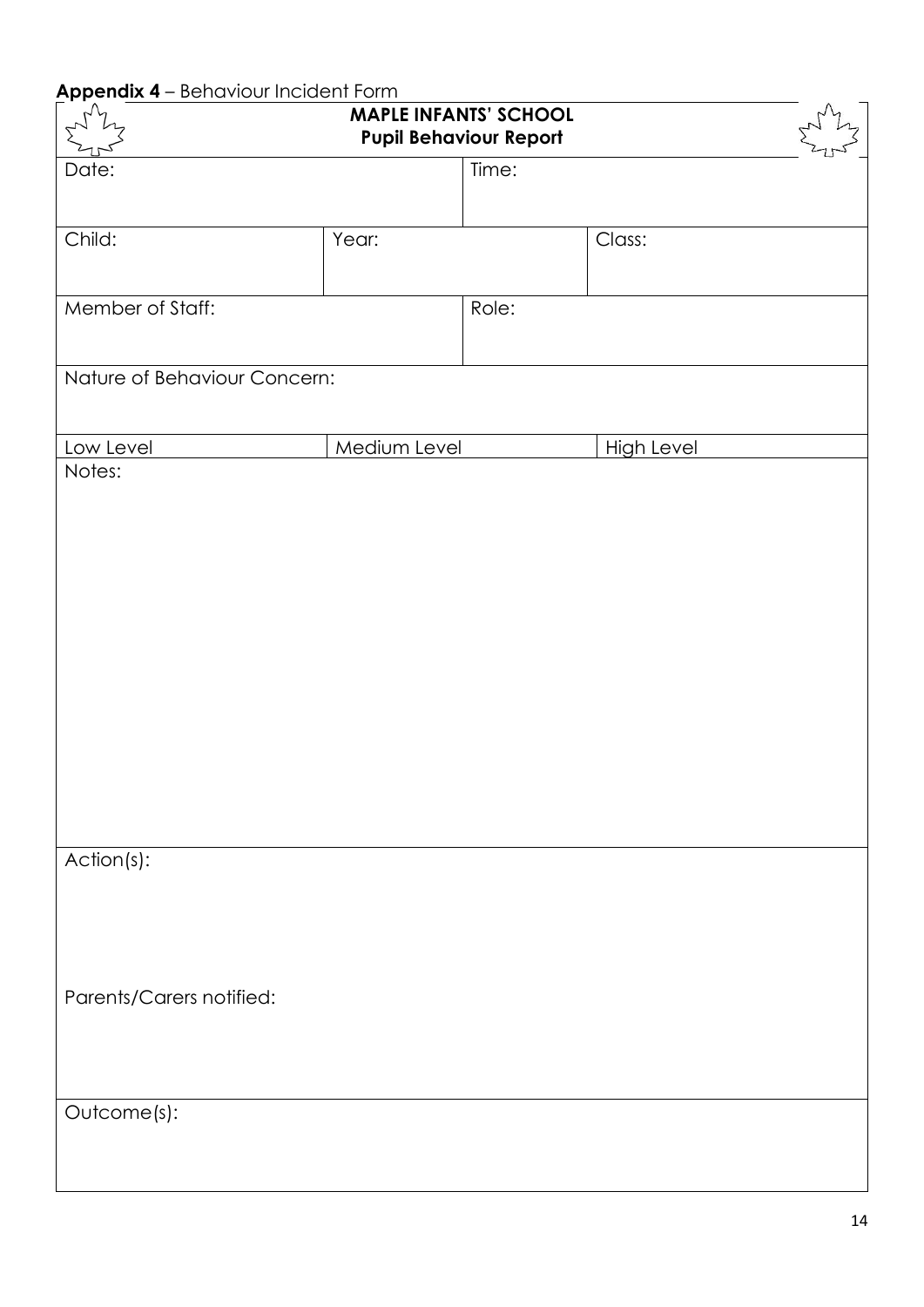These procedures are based on the guidance issued by the Department for Education entitled:

## '**Exclusion from maintained schools, academies and pupil referral units in England**

Statutory guidance for those with legal responsibilities in relation to exclusion, September 2017'

The full DfE text is available via the internet:

#### [www.gov.uk/government/publications/school-exclusion](http://www.gov.uk/government/publications/school-exclusion)

Please note: Those involved in the exclusion process **must** have regard to this guidance when administering the exclusion procedure. It should be followed unless there is good reason not to in a particular case.

AfC have produced a guidance booklet which is based on the DfE guidance above;

*Guidance on the use of exclusion from school For the attention of headteachers Effective from 1 September 2017*

It includes the following information;

## **Preventing exclusion**

- Early intervention
- Single Point of Access (SPA)
- Educational Psychology Service (EPS)
- Emotional Health Service (EHS)
- Family Support Service
- Parenting groups
- Youth Service (YS)
- Substance Misuse Service
- Strengthening Families Team (SFT)
- Behaviour Support Plan (BSP)
- Managed Move
- The Inclusion Support Service (Primary Support Service)

#### **Factors to consider before making a decision to exclude**

In most cases exclusion will be the last resort after a range of measures have been tried to improve the pupil's behaviour.

Before deciding whether to exclude a pupil, either for a fixed period or permanently, the headteacher should:

- Ensure that an appropriate investigation has been carried out
- Consider all the evidence available
- Allow and encourage the pupil to give his or her version of events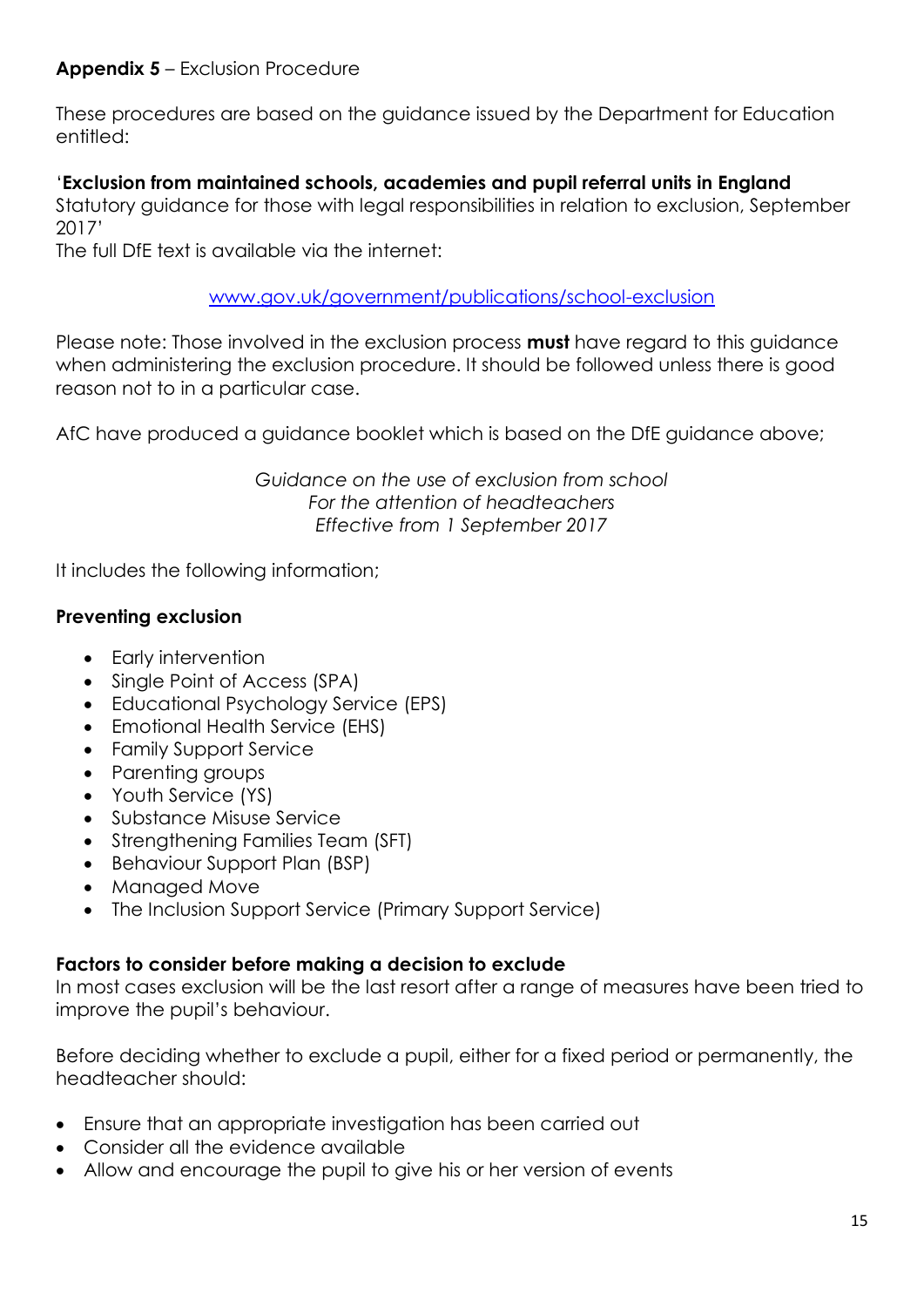- Take account of any contributing factors that are identified after an incident of poor behaviour has occurred and check whether the incident may have been provoked, for example by bullying or by racial or sexual harassment
- Keep a written record of the actions taken (and copies of written records made by other members of staff), including any interview with the pupil concerned. Witness statements must be dated and should be signed, wherever possible
- If necessary consult others, but not anyone who may later have a role in reviewing the headteacher's decision, for example a member of the governing body. Achieving for Children has a designated Exclusions and Reintegration Officer who can be contacted for advice in the first instance:
	- Adrian Bannister, Lead Exclusions & Reintegration Officer T: 020 8547 5253 E: adrian.bannister@achievingforchildren.org.uk

## **Standard of proof**

Any decision must be in line with the principles of administrative law: lawful, rational, reasonable, fair and proportionate.

The standard of proof to be applied is the balance of probabilities, i.e. if it is more probable than not that the pupil did what he or she is alleged to have done, the headteacher may consider excluding the pupil.

However, the more serious the allegation and thus the possible sanction, the more compelling the evidence substantiating the allegation will need to be.

## **Unofficial exclusions**

If a headteacher is satisfied that, on the balance of probabilities, a pupil has committed a disciplinary offence and needs to be removed from the school site for that reason, formal exclusion is the only legal method of removal. Informal or unofficial exclusions are illegal regardless of whether they are carried out with the agreement of the parents or carers.

Where a pupil is sent home for disciplinary reasons for part of a school day, some headteachers have viewed this as a 'cooling off' period and have not taken action to exclude the pupil formally. There is no basis in law for this. If pupils are sent home in response to a breach of discipline, even for short periods of time, this must formally be recorded as an exclusion.

In every instance where a pupil is sent home for disciplinary reasons, headteachers should formally record and specify the length of the exclusion (for reporting purposes this should be recorded as a half day, whole day or lunchtime). They should ensure that:

- they are meeting their legal duty of care towards pupils, and that parents are formally notified of the exclusion
- child protection issues are taken into account e.g. bearing in mind the child's age and vulnerability, that a parent or carer is at home and the child is not placed at risk by, for example, being left to wander the streets
- that work is sent home or alternative educational provision is arranged.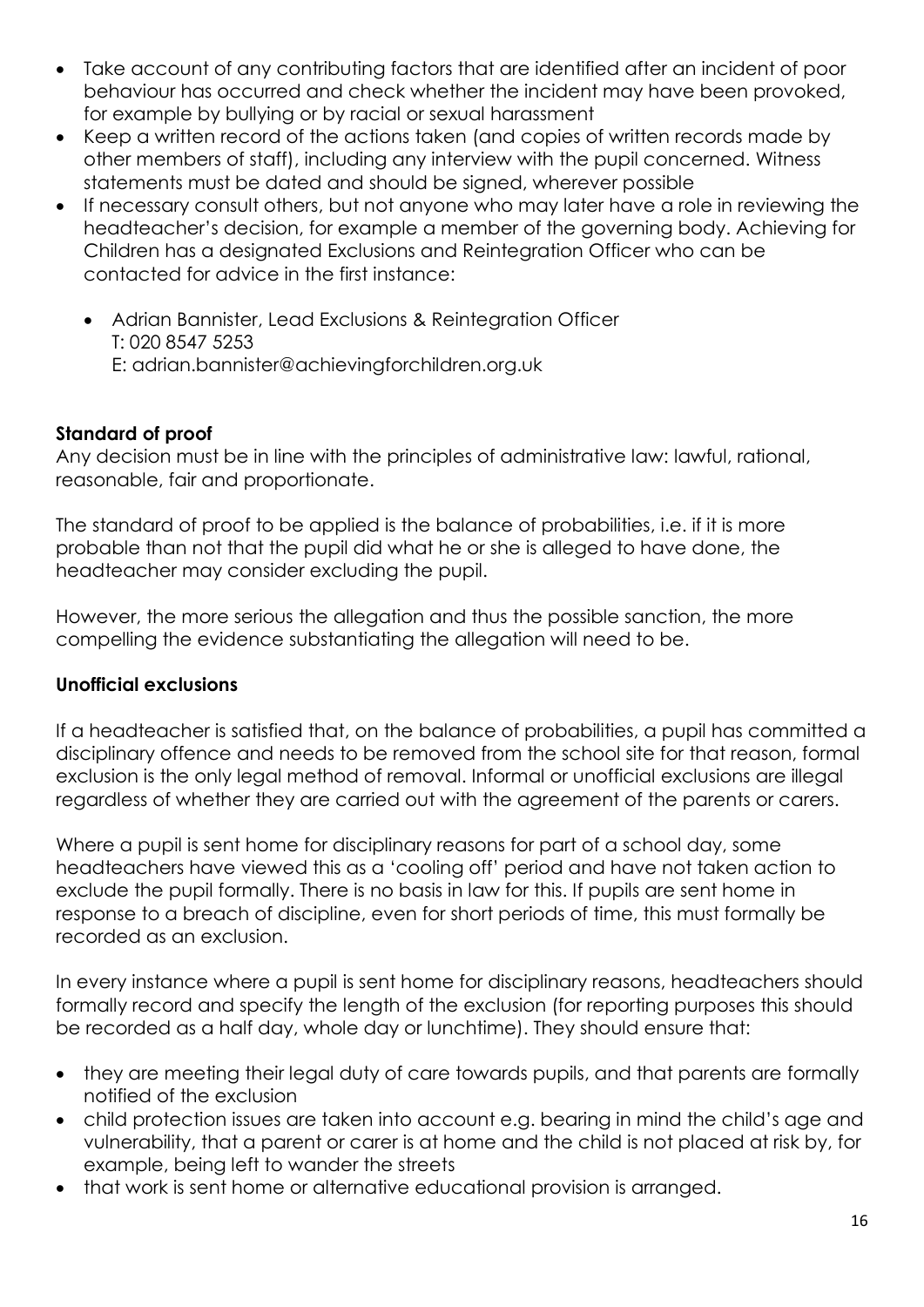## **Pupils with disproportionately high rates of exclusion**

The exclusion rates for certain groups of pupils are consistently higher than average. This includes pupils with SEN, pupils eligible for free school meals, pupil premium grant, children looked after, and pupils from certain ethnic groups.

In addition to early intervention, headteachers should consider what extra support might be needed to identify and address the needs of pupils from these groups in order to reduce the risk of exclusion.

#### **Pupils with special educational needs (SEN)**

Statutory guidance on identifying, assessing and making provision for pupils with SEN, including those with behavioural, social and emotional needs, is provided in the Special Educational Needs Code of Practice. Schools must have regard to this guidance.

Where a child with an EHCP or statement is at risk of exclusion, the school should request an early annual review or interim or emergency review.

Schools might usefully advise parents that advice and information regarding SEN is available locally from SEND Information, Advice and Support Service (SENDIASS) who offer impartial advice and support on all matters relating to Special Educational Needs and or Disability.

T: [020 8831 6179](tel:02088316179) E: [RichmondKingston@kids.org.uk](mailto:RichmondKingston@kids.org.uk) W: www.kids.org.uk

#### **The decision to exclude**

Only the headteacher can exclude a pupil from school. If the headteacher is absent from school, the authority rests with the most senior teacher who is acting in that role.

Any decision of a school, including exclusion, must be made in line with the principles of administrative law, i.e. that it is lawful (with respect to the legislation relating directly to exclusions and a school's wider legal duties, including the European Convention on Human Rights and the Equality Act 2010); rational; reasonable; fair and proportionate.

#### **Length of fixed period exclusions**

 A pupil can be excluded for one or more fixed periods which, when aggregated, do not exceed a total of 45 school days in any one school year.

Please note: This limit applies to the pupil, not the institution. Therefore, any days of fixed period exclusion served by the pupil in any educational institution in the same school year will count towards the total.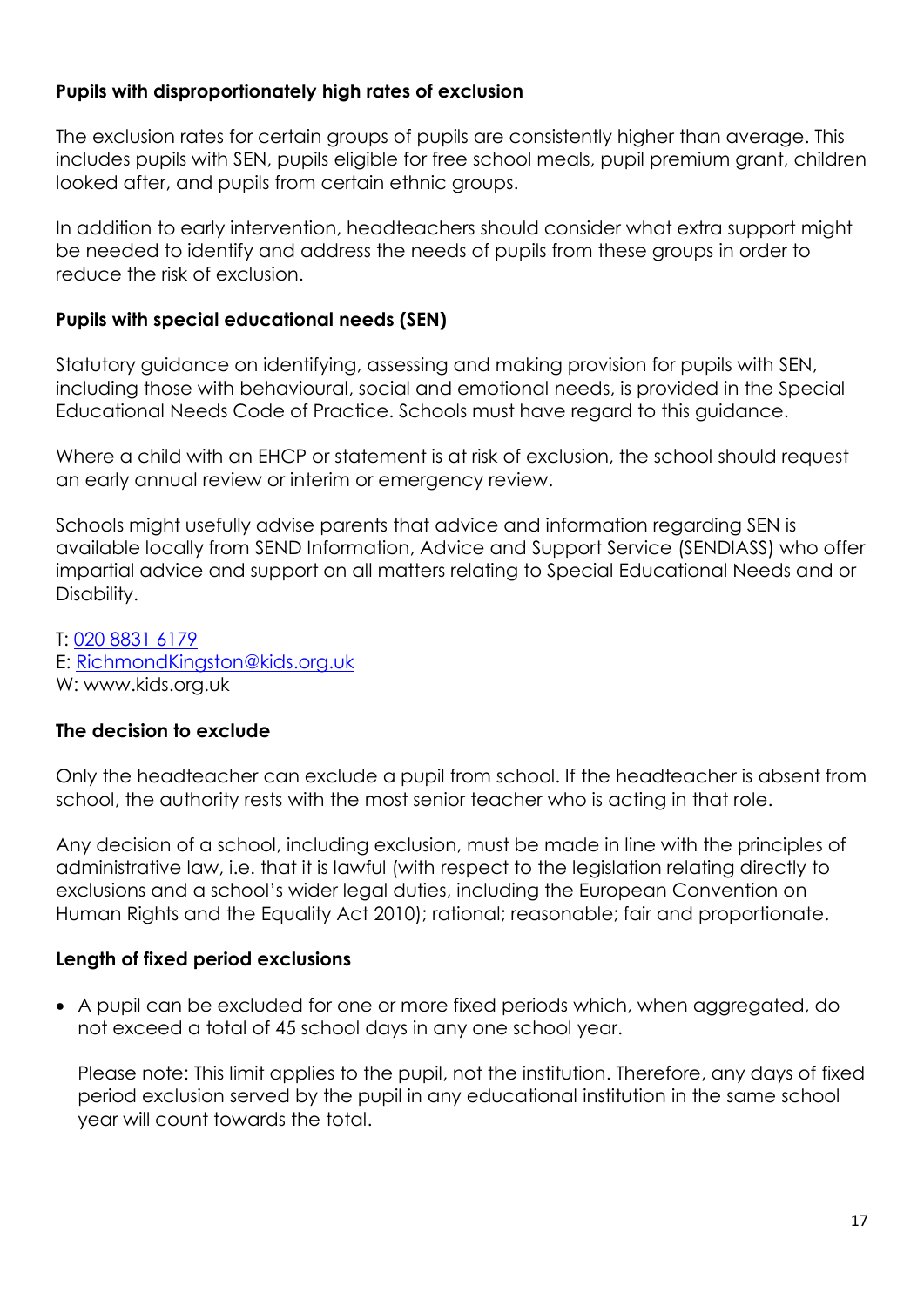- Individual exclusions should be for the shortest time necessary, bearing in mind that exclusions of more than a day or two make it more difficult for the pupil to reintegrate back into the school.
- Where it is clear that fixed period exclusions are not being effective in deterring poor behaviour, for example if they are being repeatedly imposed on a pupil in response to the same behaviour, headteachers should consider alternative strategies for addressing that behaviour.
- A fixed period exclusion does not have to be for a continuous period, for example, a pupil may be normally attending school three days a week and a local further education college for the other two, so a five day exclusion from the school could be for three days in one week and two days in the next week.

**Please note:** The law **does not allow** for extending a fixed-period exclusion or 'converting' a fixed-period exclusion into a permanent exclusion.

In exceptional cases, usually where further evidence has come to light, a further fixedperiod exclusion may be issued to begin immediately after the first period ends or a permanent exclusion may be issued to begin immediately after the end of the fixed period.

## **Lunchtime exclusion**

Pupils whose behaviour at lunchtime is disruptive may be excluded from the school premises for the duration of the lunchtime period. A lunch time exclusion is a fixed period exclusion (deemed to be equivalent to one half of a school day) and should be treated as such. Therefore, parents have the same right to be given information and to make representations. Arrangements should be made for pupils who are entitled to free school meals to receive their entitlement which may mean, for example, providing a packed lunch.

## **Behaviour outside school**

The behaviour of pupils outside school can be considered as grounds for exclusion. This will be a matter of judgement for the headteacher in accordance with the school's published behaviour policy.

The school's behaviour policy should set out what the school will do in response to all noncriminal bad behaviour which occurs anywhere off the school premises and which is witnessed by a staff member or reported to the school, including the punishments that will be imposed on pupils.

Subject to the school's behaviour policy, the teacher may discipline a pupil for:

- any misbehaviour when the child is:
	- taking part in any school-organised or school-related activity or
	- travelling to or from school or
	- wearing the school uniform or
	- in some other way identifiable as a pupil at the school.
- or misbehaviour at any time, whether or not the conditions above apply, that: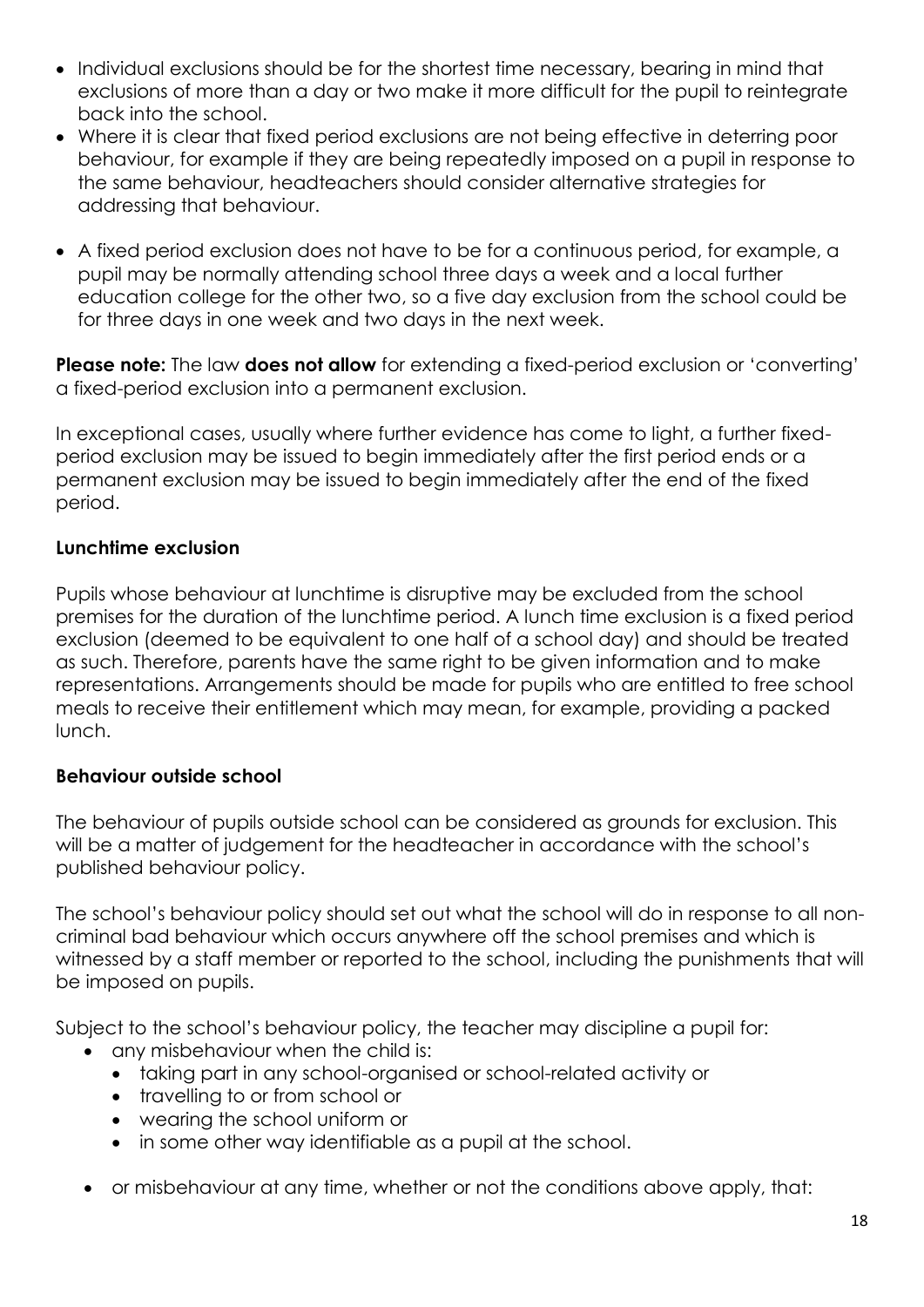- could have repercussions for the orderly running of the school or
- possess a threat to another pupil or member of the public or
- could adversely affect the reputation of the school

Any such decision to exclude in the above circumstances must be lawful, rational, reasonable, fair and proportionate.

#### **Permanent exclusion**

A decision to exclude a pupil permanently is a serious one and should only be taken **as a last resort and**:

- in response to serious breaches, or persistent breaches, of the school's behaviour policy, and
- if allowing the pupil to remain in school would seriously harm the education or welfare of the pupil or others in the school.

It will usually be the final step in a process for dealing with disciplinary offences following a wide range of other strategies which have been tried without success. It is an acknowledgement by the school that it has exhausted all available strategies for dealing with the young person.

The headteacher may withdraw a permanent exclusion that has not yet been reviewed by the governing body.

#### **Parental co-operation**

If a parent does not comply with an exclusion, for example by sending the excluded child to school, or by refusing to collect or arrange collection of them, the school must have due regard for the pupil's safety in deciding what action to take. An exclusion should not be enforced if doing so may put the safety of the pupil at risk.

## **Procedure for excluding a pupil**

#### **Informing parents about an exclusion**

Whenever a headteacher excludes a pupil they must, without delay, notify parents of the length of the exclusion and the reason for it.

They must also, without delay, provide parents with the following information in writing:

- the reasons for the exclusion
- the period of a fixed exclusion or, for a permanent exclusion, the fact that it is permanent
- the parents' right to make representations about the exclusion to the governing body and how the pupil may be involved in this
- how any representations should be made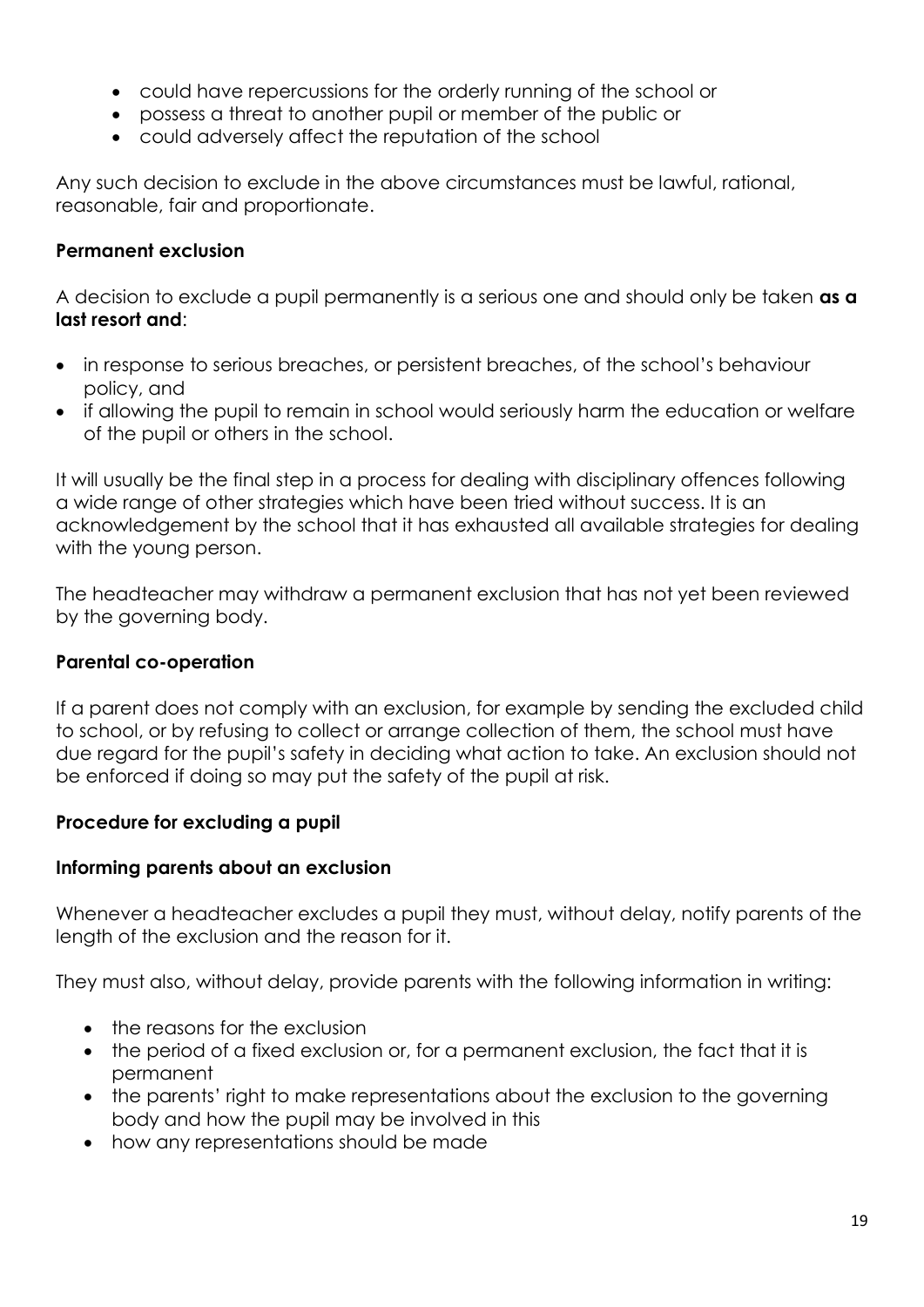- where it is a legal requirement for the governing body to consider the exclusion, the parents have a right to attend a meeting, be represented at this meeting (at their own expense) and to bring a friend
- where an excluded pupil is of compulsory school age, that for the first five days of an exclusion (or until the start date of any alternative provision where this is earlier) parents are legally required to ensure that their child is not present in a public place during school hours without reasonable justification and that parents may be given a fixed penalty notice or prosecuted if they fail to do so
- attention should be drawn to relevant sources of free and impartial information

Headteachers should ensure that information provided to parents is clear and easily understood. Where the parents' first language is not English consideration should be given, where practical, to translating the letter or taking additional steps to ensure that the details of the exclusion and parents' right to make representations to the governing body have been understood.

Written notification of the above information can be provided by: delivering it directly to the parents; leaving it at their last known address; or by posting it to this address.

## **Exclusion letters**

Model exclusion letters have been provided in the booklet for schools to use which include all the relevant information that needs to be provided to the parent of an excluded child.

#### **Informing the governing body**

Within one school day the headteacher must inform the governing body of:

- exclusions which will result in the pupil being excluded for more than five school days (or more than ten lunchtimes) in a term
- exclusions which will result in the pupil missing a public examination or national curriculum test
- permanent exclusions (including where a fixed period exclusion is made permanent).

Fixed period exclusions totalling five or fewer school days in any one term must be reported to the local authority and governing body once a term.

#### **Informing the local authority (Achieving for Children)**

In order that accurate exclusion data can be collated and the overall situation monitored, all schools should notify Achieving for Children straight away of all exclusions regardless of their duration.

This is achieved by emailing a copy of the exclusion letter together with a completed 'Notification of Exclusion' form (Appendix A) **via the USO-FX system** to Adrian Bannister, Exclusions & Reintegration Officer: [abanni3@kingstonla.rbksch.org](mailto:abanni3@kingstonla.rbksch.org)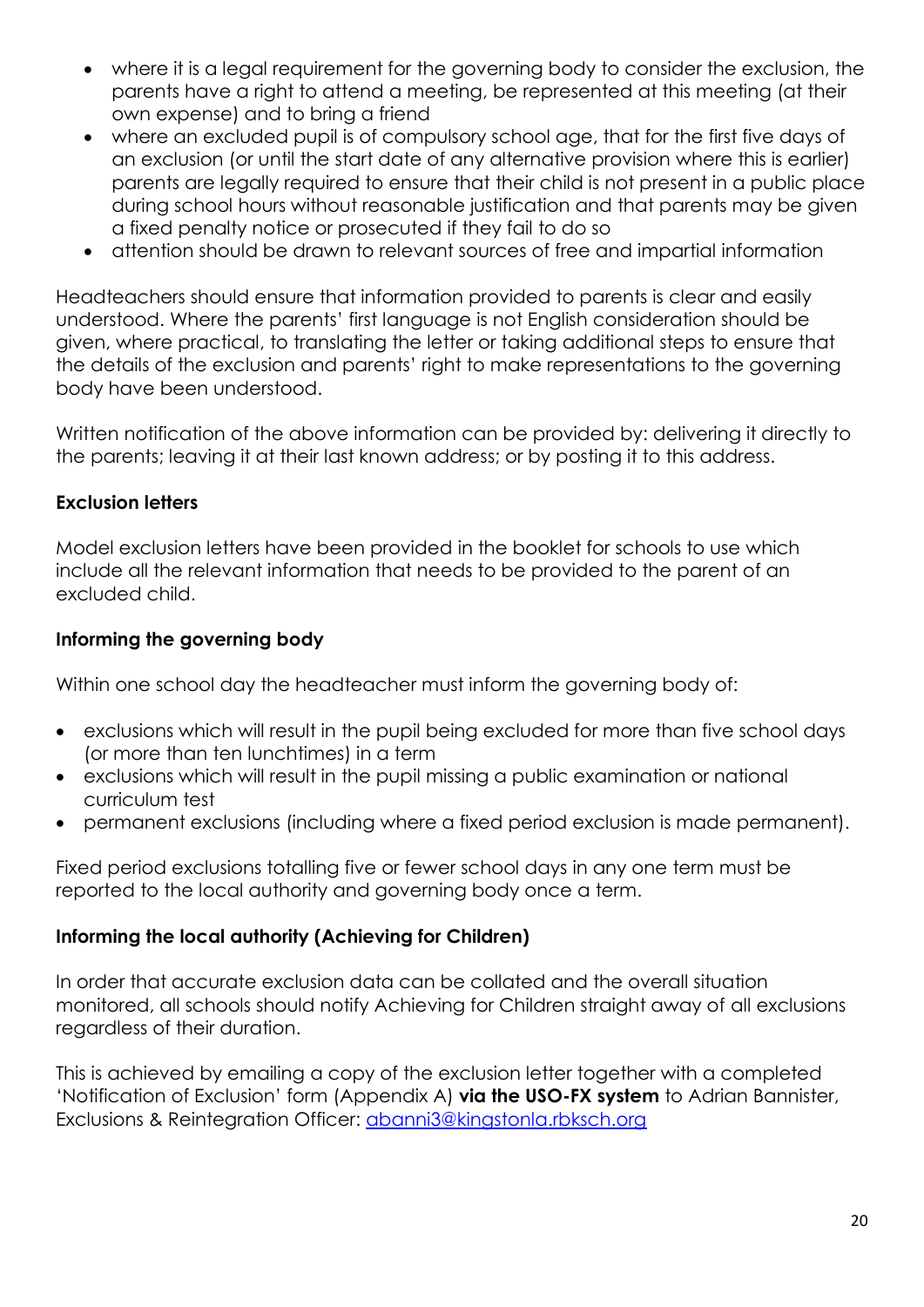For a permanent exclusion, schools should also complete Appendix B (Pupil Information Form) within two school day of the exclusion and email this together other relevant documents such as the latest progress report.

## **Please note: It is essential that this form is completed and submitted immediately given the requirement on Achieving for Children to provide suitable full-time education from the sixth day of a permanent exclusion.**

# **Continuing education**

The school's obligation to provide education continues and must be met during a fixed period exclusion. Parents are not responsible for making educational provision for their excluded child, but are expected to cooperate with schools in this regard.

## **Day six provision**

Where a pupil is given a fixed period exclusion of six school days or longer, the governing body of the school has a duty to arrange suitable full time educational provision from and including the sixth school day of the exclusion.

During the initial period of up to five school days, the parent of the excluded pupil must ensure that they are not present in a public place during normal school hours without reasonable justification. A failure to comply with this requirement is an offence.

During this period the school should set work for the pupil to complete and for it to be marked, unless the school has made arrangements, on a voluntary basis, for suitable fulltime provision to commence earlier than the sixth day.

A headteacher considering whether to exclude a pupil for a period which will mean there is a duty to provide suitable full-time educational provision, should plan the following:

- provision should normally be off-site, but a school may make provision on-site where arrangements for shared on-site provision have been made with the governing body of at least one other school and is available to excluded pupils from that or those other schools
- to ensure that work is set for the pupil to complete during the first five days school days of exclusion and that it is marked, unless during that time the pupil will be attending alternative provision
- to ensure that the parent is fully informed of their duties in the first five days and of the school days on which the pupil will be provided with suitable full-time education and must attend that provision and of any sanctions that may be imposed for non-attendance (see model letters)
- how the time might be used to address the pupil's problems
- what support will best help with the pupil's reintegration into the school at the end of the exclusion

#### **Reintegration meetings**

Schools should have a strategy for reintegrating pupils following a fixed period exclusion and for managing their future behaviour.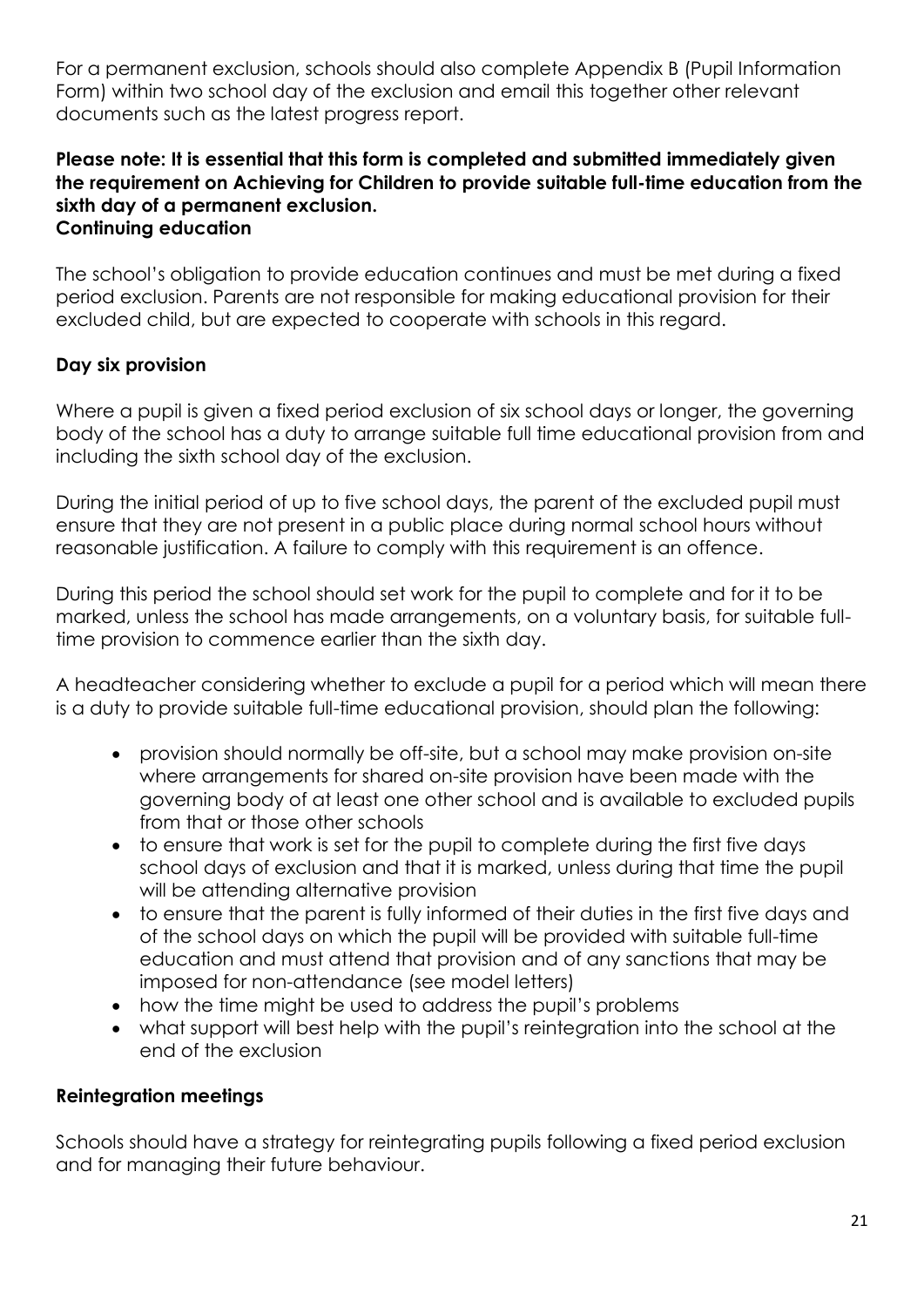Whilst not a statutory requirement it is good practice to hold a reintegration meeting following the expiry of a fixed period exclusion as it provides an opportunity to:

- emphasise the importance of parents working with the school to take joint responsibility for their child's behaviour
- discuss how behaviour problems can be addressed
- explore wider issues and any circumstances that may be affecting the child's behaviour
- reach agreement on how the child's education should continue, how best they can be reintegrated and what measures could be put in place to prevent further misbehaviour
- create a useful forum to consider with parents the possibility of a parenting contract.

## **Procedure following permanent exclusion**

In the case of a permanent exclusion, the pupil remains on the roll of the school until:

- any appeal is determined
- until the time limit for the parents to lodge an appeal has expired without an appeal being brought
- the parent has informed AfC in writing that no appeal is to be brought.

During the first five days of a permanent exclusion, the school must send work home for the pupil to complete.

From the sixth day of a permanent exclusion, AfC is statutorily responsible for ensuring that suitable full-time education is provided. In order that AfC can assess the pupil's needs, it is essential that schools complete Appendix B (Pupil Information Form) and email this and other relevant documents (e.g. progress report) within two school day of the exclusion being imposed.

## **Independent Review Panel**

If applied for by the parents within the legal time frame, the local authority or (in the case of an academy) the academy trust must, at their own expense, arrange for an independent review panel hearing to review the decision of a governing body not to reinstate a permanently excluded pupil.

The legal time frame for an application is within 15 school days of notice being given to the parents by the governing body of their decision to uphold a permanent exclusion, or where an application has not been made within this time frame, within 15 school days of the final determination of a claim under the Equality Act 2010 in relation to the exclusion. If requested by parents in their application for an independent review panel, the local authority or academy trust must appoint an SEN expert to attend the panel and cover the associated costs of this appointment. The role of the SEN expert is to provide impartial advice to the panel on how special educational needs might be relevant to the exclusion.

Following its review the panel can decide to: